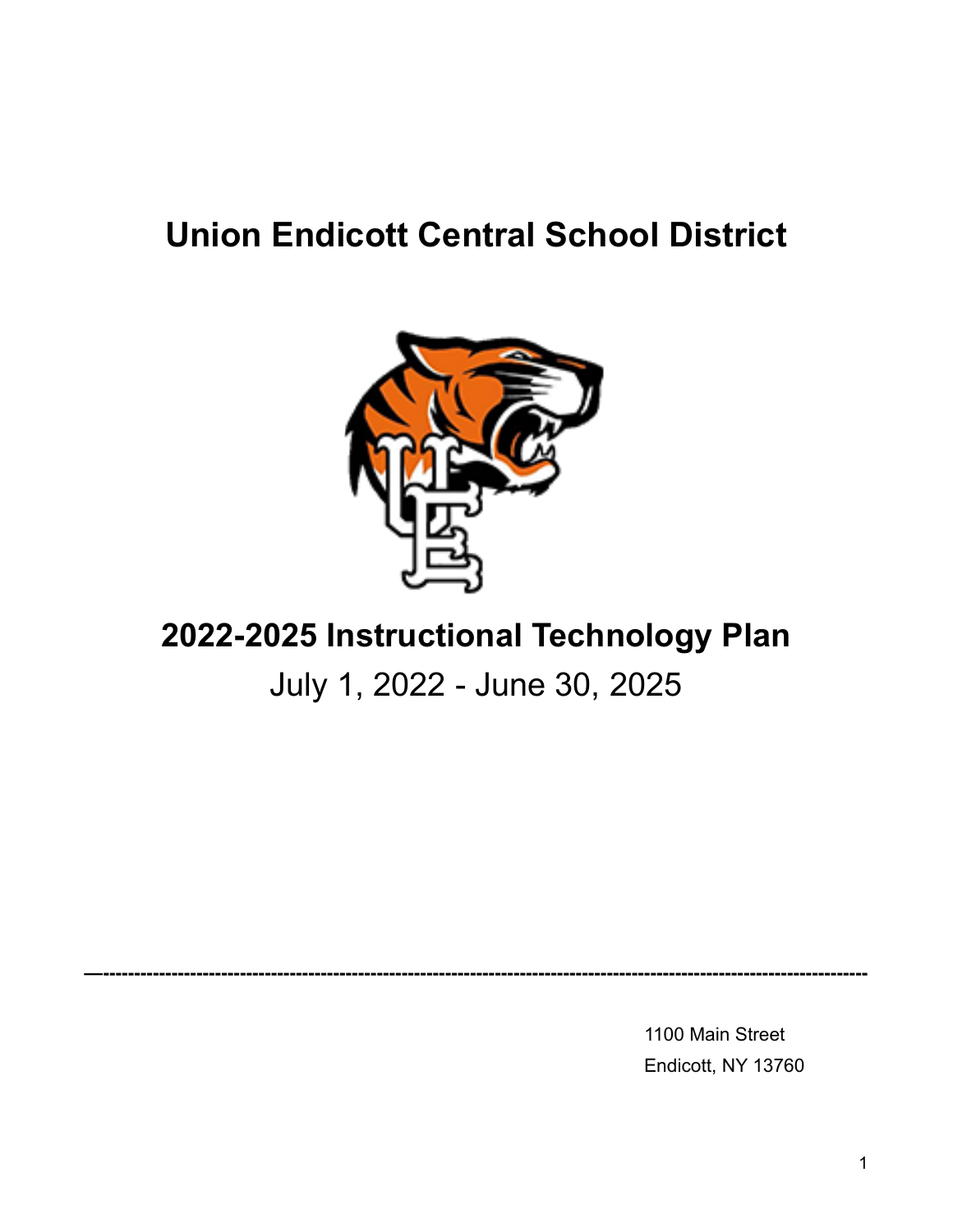## **Table of Contents**

| Section I - District LEA Information        | 3  |
|---------------------------------------------|----|
| Section II - Strategic Technology Planning  | 4  |
| <b>Section III - Goal Attainment</b>        | 10 |
| <b>Section IV - Action Plan</b>             | 12 |
| Section V - NYSED Initiatives Alignment     | 17 |
| Section VI - Administrative Management Plan | 22 |

This plan, required by the NYS Commissioner's Regulation 100.12, supports the mission of the WICSD and the NY Board of Regents, ensuring that every child has equitable access to the highest quality educational opportunities, services and supports in schools that provide effective instruction aligned to state standards, as well as positive learning environments so that each child is prepared for success in college, career and citizenship.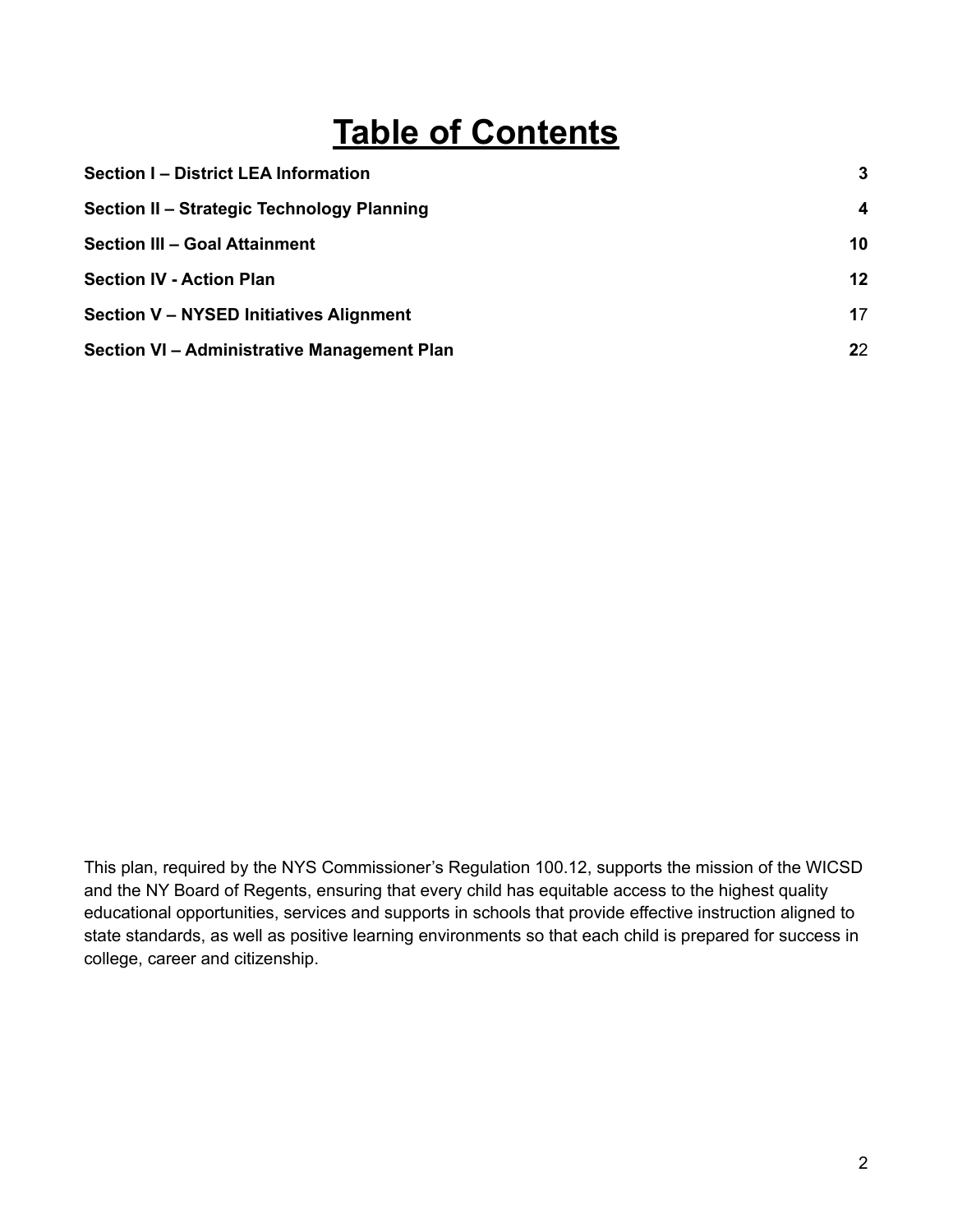## **District LEA Information**

District Name: Union-Endicott Central School District

BEDS Code: 031501060000

Superintendent of Schools [Nicole](mailto:nwolfe@uek12.org) Wolfe

Director of Technology: Kimberly Kalem

Address: 110 East Main Street

Endicott, New York 13760

[nwolfe@uek12.org](mailto:nwolfe@uek12.org)

Phone: (607) 757-2108 Fax: (607) 757-2695

[kkalem@uek12.org](mailto:kkalem@uek12.org)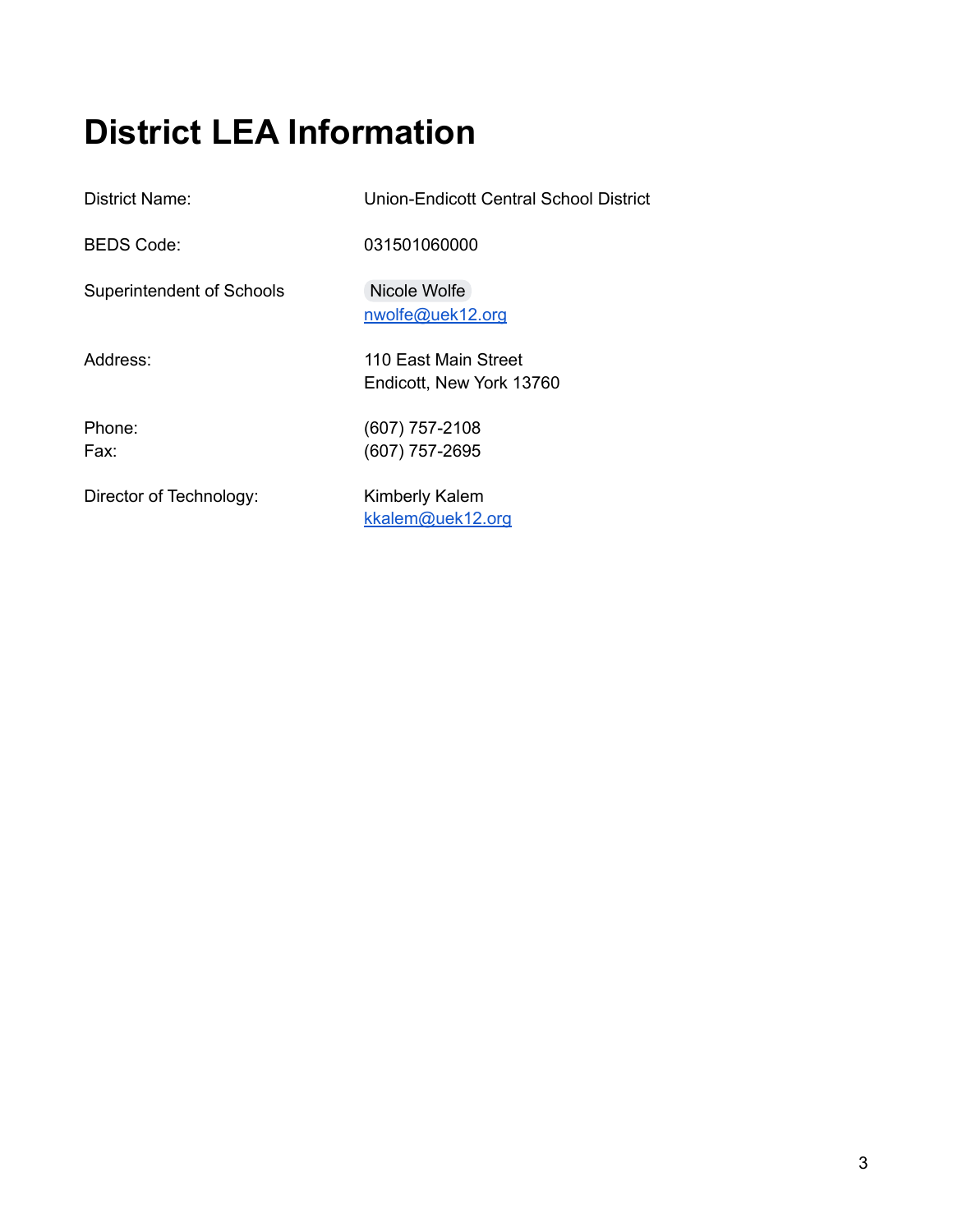### **Strategic Technology Planning**

### **Union-Endicott Central School District Mission**

The mission of the Union-Endicott School community is to develop students who are responsible, self-directed, involved, lifelong learners. The students, staff, parents, and community encourage learners to develop a deeper understanding of self, a respect for others and an understanding of their place in the world community.

### **Union-Endicott Central School District Technology Vision**

Every student will know how to live productively and safely in a technology-dominated world. This includes understanding the essential features of digital technologies, why and how they work, and how to communicate and create using those technologies.

### **Goals Driving Attainment of the Vision for Technology**

*The instructional technology planning process should align with the district's strategic planning process. The district level technology committee should include multiple stakeholder participants in order to build advocacy for district programs and financial plans.*

*Responses should include a description of the following:*

- *● The stakeholder groups that worked on this plan*
- *● A timeline of the planning process*
- *● The frequency of meetings*
- *● The outcomes of the plan development*
- *● Any additional aspects of the planning process that the district wishes to share.*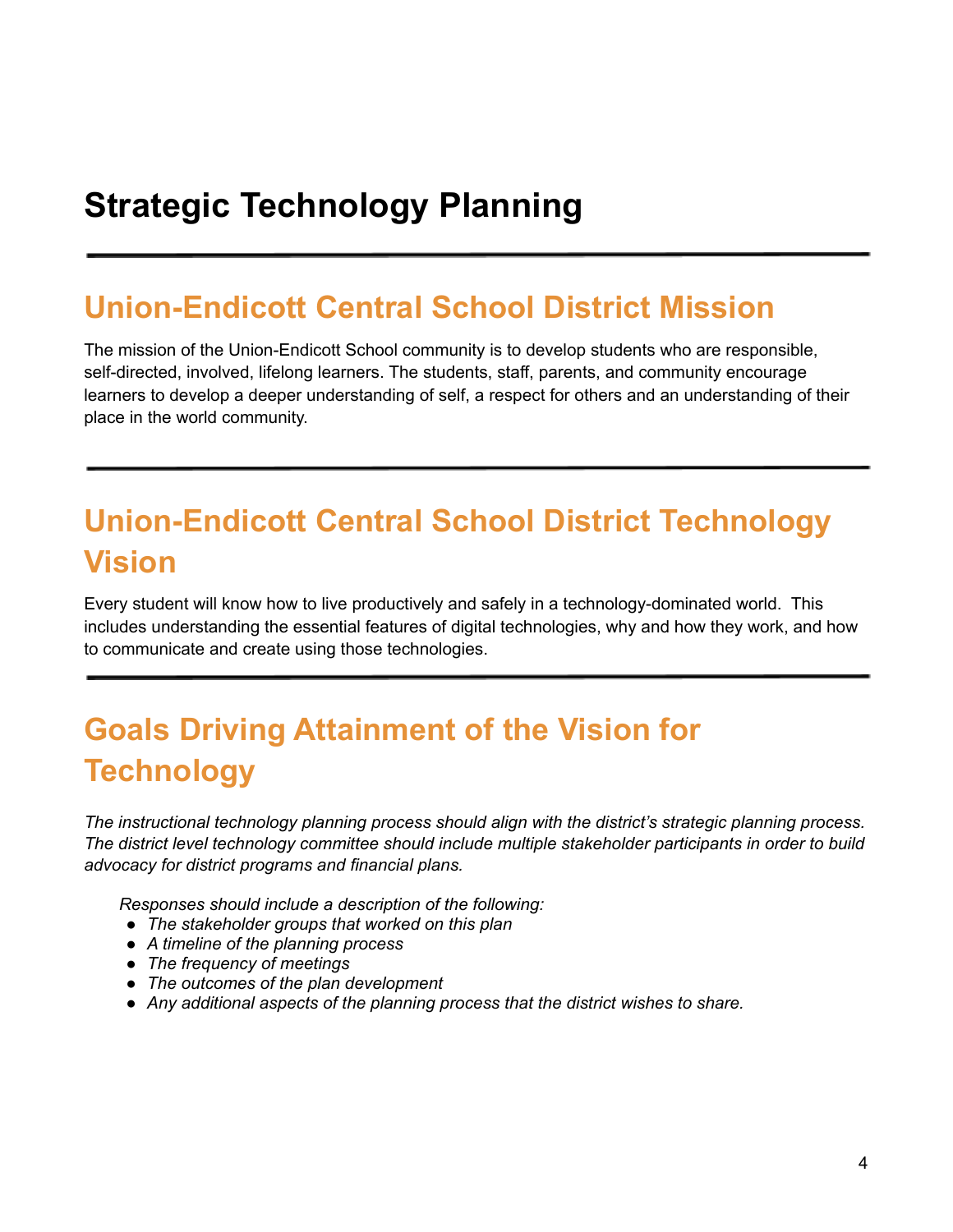### *Technology Advisory Committee*

| <b>Member</b>              | <b>Position</b>                                 |  |
|----------------------------|-------------------------------------------------|--|
| <b>Elizabeth Howes</b>     | Teacher, Technology Integrator                  |  |
| <b>Elizabeth Scalcione</b> | Teacher, Technology Integrator                  |  |
| <b>Elyse Wilson</b>        | Teacher, Technology Integrator                  |  |
| <b>Emily Hungarter</b>     | Teacher, Technology Integrator                  |  |
| <b>Heather MacQueen</b>    | Teacher, Technology Integrator                  |  |
| <b>Kirsten Cole</b>        | Teacher, Technology Integrator                  |  |
| Meagan Helfrich            | Teacher, Technology Integrator                  |  |
| Stacy Adornato             | Teacher, Technology Integrator                  |  |
| Trisha Vaughan             | Teacher, Technology Integrator                  |  |
| <b>Casey Kellicutt</b>     | <b>Instructional Technology Coach- BT BOCES</b> |  |
| <b>Scott Vosbury</b>       | <b>IT Coordinator- BT BOCES</b>                 |  |
| <b>Kimberly Kalem</b>      | Director of Technology & Information Management |  |

### **Goals**

**Goal #1:** Provide students with vetted and aligned technology tools and resources that support purposeful, equitable access to learning opportunities. (NYSED GOAL: Increase equitable access to high-quality digital resources and standards-based, technology-rich learning environments.)

**Goal #2**: Provide teachers with the resources and training needed to support collaborative student-centered learning environments with high-quality instruction for every student. (NYSED GOAL: Provide access to relevant and rigorous professional development to ensure educators and leaders are proficient in the integration of learning technologies.)

**Goal #3:** Implement, maintain, and optimize the systems, processes and infrastructure that effectively and efficiently support and promote the goals and health of the district. (NYSED GOAL: Design, implement, and sustain robust, secure network to ensure sufficient, reliable high-speed connectivity for learners, educators, and leaders.)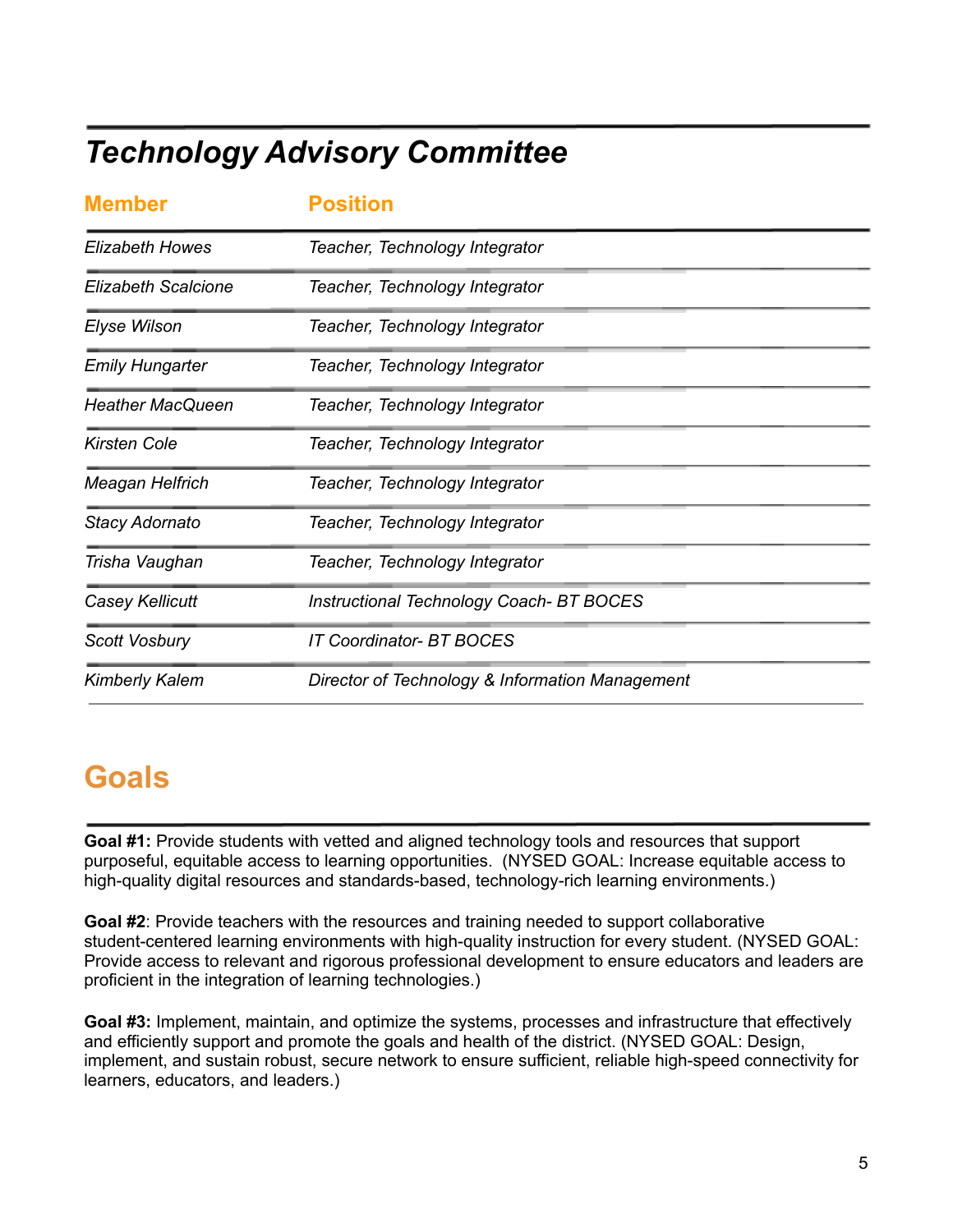## **Summary of the Planning Process**

The revision of the district's technology plan began with a variety of district-level committees charged with various components of plan research and development, including, but not limited to, the District Leadership Team and Technology Integrators. With this information in hand, a district-wide Technology Advisory Committee was established to support the development, implementation, and evaluation of the technology plan. Members of this committee represent a variety of grade levels and stakeholders, including parents.

In parallel, building-level technology teams have supported the roll-out of the district's 1:1 student device program, Project Lead the Way initiatives, Tiger Ventures authentic projects, professional development planning in support of technology initiatives, instructional integration of technology within classrooms, support of the computer-based assessments, and parent information sessions. These efforts further informed the 2018-2021 version of the district's technology plan.

Following establishment of the 2018-2021 technology plan, ongoing meetings with the Technology Advisory Committee have focused on exploring current best practices and emerging issues within the technology arena, serving the foundation for updates and modifications to the technology plan. These efforts have included significant modification and augmentation of the district goals in support of the vision for technology; definition and formulation of district-wide technology department standards; creation of an online district-wide knowledgebase; implementation of a process for vetting, piloting, and adopting new technology tools; research, adoption and implementation of screentime guidance; annual review of minimum device specifications; and exploration of data dashboard analysis tools.

Efforts of the Technology Advisory Committee inform updates to the district's technology plan, supported by ongoing work from the district's strategic planning process, instructional blueprint, Professional Development Plan for Teaching and Learning, school-based planning teams, and K-12 leadership initiatives. Updates are reviewed by the Technology Advisory Committee for alignment and integration with district initiatives and processes.

During the 2021-2022 academic year, the district's Technology Advisory Committee met quarterly to inform the Comprehensive Technology Plan through the following timeline:

- **Fall:** Review team goals and explore alignment of district strategic plan with the previous technology plan, informed by the district mission and vision.
- **Winter:** Integrate district mission and vision into the updated technology plan informed by instructional identified faculty/staff/student improvement opportunities.
- **Spring:** Identify and incorporate strengths and areas of improvement supported by current and future goals for instructional technology, aligned to the district mission and vision statements, professional development plan, and technology resource plan.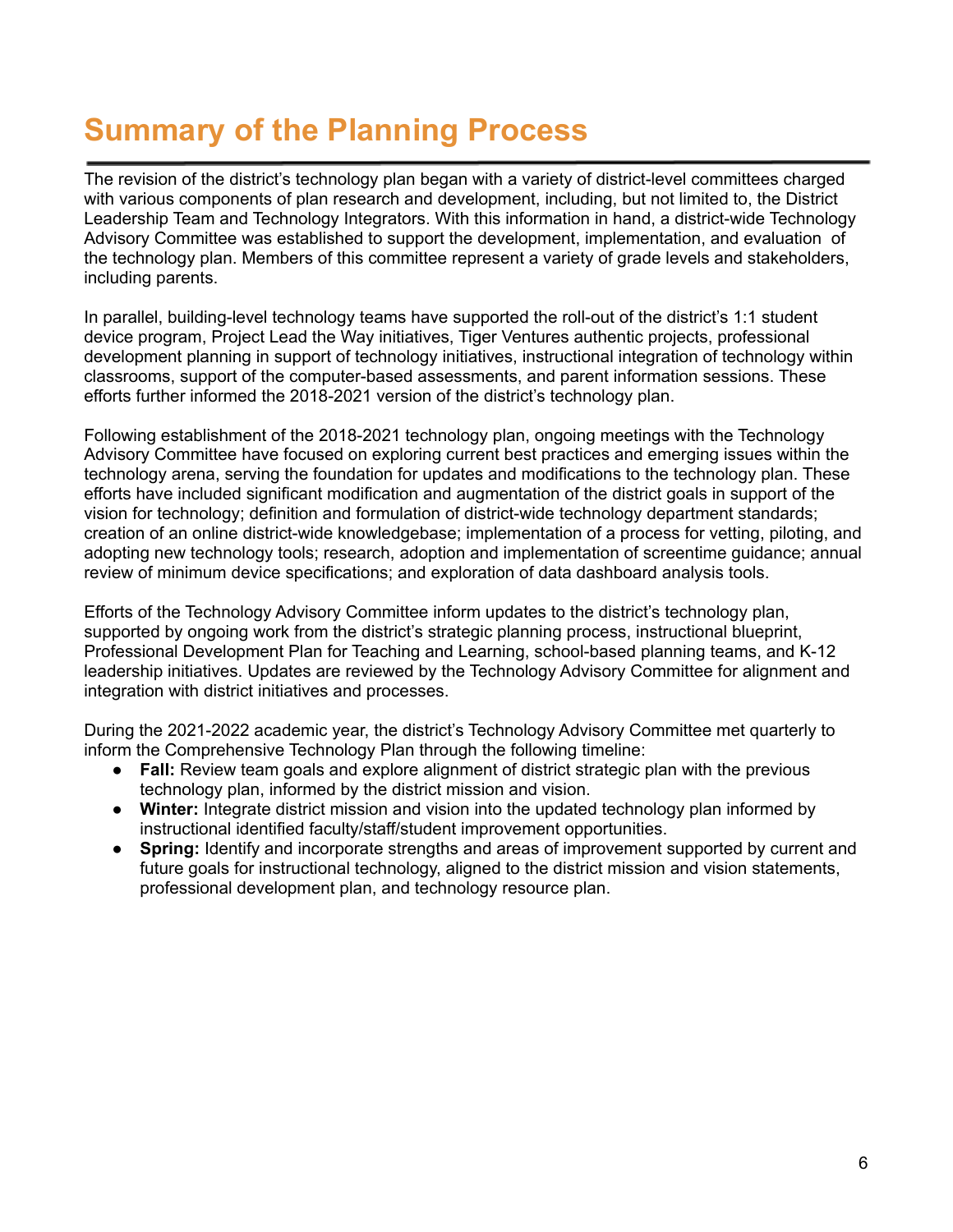### **Building Upon the 2018-2021 Plan**

The 2022-2025 Version of the district's technology plan builds upon the foundation of the prior comprehensive technology plan while incorporating shifts in goals for instructional technology in the district as identified by the district's Technology Advisory Committee throughout 2019-2021 as well as experiences in the district's accelerated transition to a 1:1 device program for each student enrolled in K-12 as necessitated by the COVID pandemic.

### **Leveraging What We Learned During COVID**

Experiences with remote and hybrid learning models during the COVID pandemic have provided valuable insight into the district's use of technology to support instruction. Adoption of learning management systems targeted to specific grade levels has facilitated additional learning opportunities for students who are physically absent. Implementation of an electronic communication system has helped teachers and students stay connected both inside and outside the physical and temporal confines of the traditional school day.

Families were provided with free access to mobile hotspots at students' places of residence. Remote learning experiences in the younger grades have emphasized the importance of providing devices to our students in K-2 classes.

Faculty and staff access to professional development has also shifted considerably, with on-site live instruction offered in conjunction with remote synchronous, remote asynchronous, on-demand, and hybrid formats. The need to enhance our technological skills within the district hasn't been limited to our faculty and staff. Rapid adoption of a 1:1 device program in younger grades has led to incorporation and integration of digital citizenship and technological proficiency throughout our curricular offerings. Parent and community feedback has strongly informed these efforts through ongoing surveys and town halls as well as discrete stakeholder groups focused on collaboratively addressing needs related to school operations and logistics, transportation and food services, public health and social-emotional support, instructional services, and equity and family/community needs.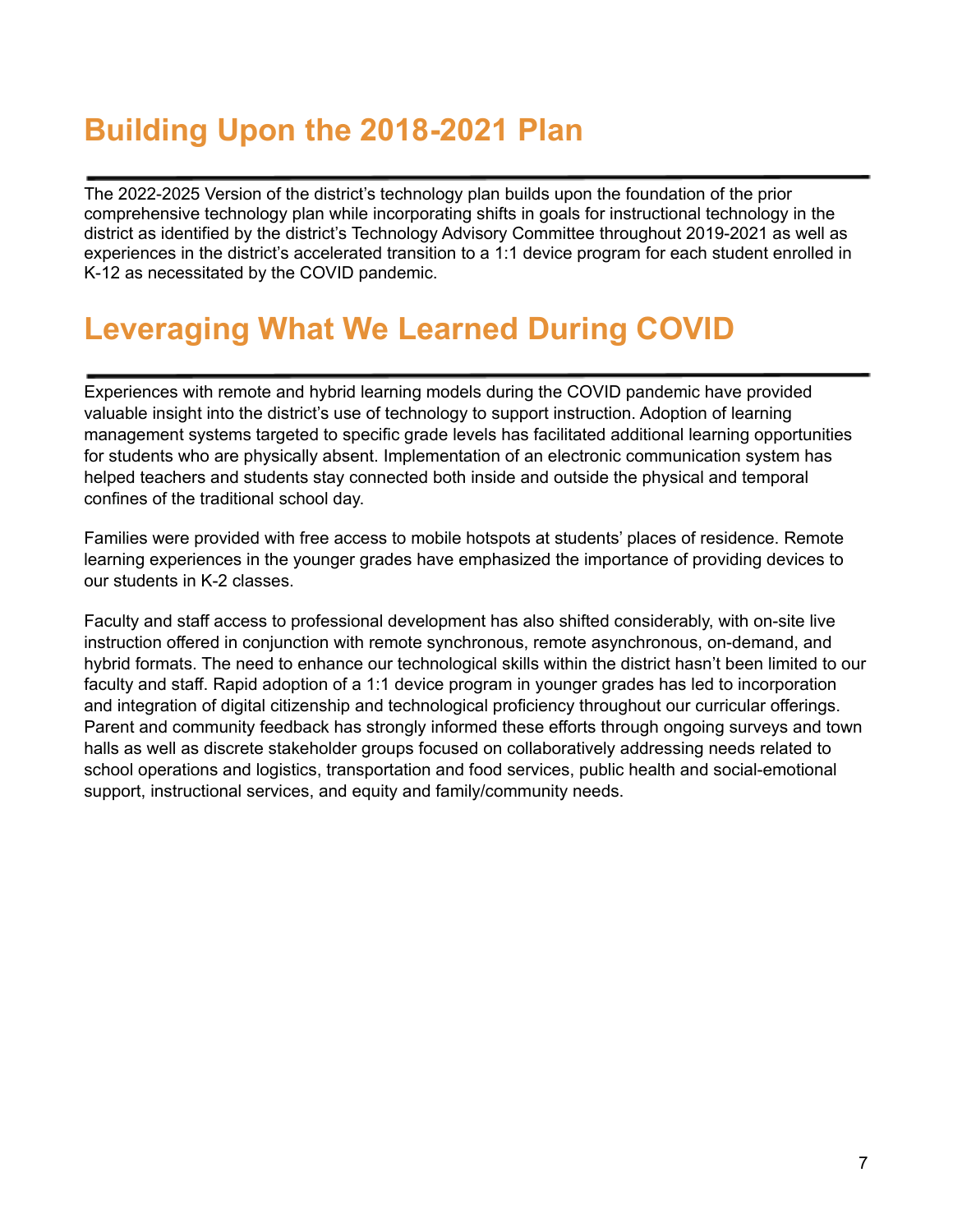## **Professional Development Plan Supporting the Vision for Instructional Technology**

The Union-Endicott Central School District's Instructional Technology Professional Development Plan is a subset for the district's Professional Development Plan for Teaching and Learning. Its purpose is to improve the quality of teaching and learning through close alignment to the district's Key Focus Areas, which are revised annually by the Union-Endicott Board of Education and support attainment of the district's vision for instructional technology.

A primary goal in attaining this vision for instructional technology is providing faculty with the resources and training needed to support collaborative student-centered learning environments with high-quality instruction for every student, noting that the focus is not on technology itself, but rather the purposeful integration of technology to meet the needs of our students, faculty, staff and community.

### **UECSD Key Focus Areas**

#### **Learning and Achievement**

The Union-Endicott Central School District embraces its primary role of ensuring that all students reach their highest levels of academic learning and achievement. We support each student reaching these levels by extending his/her thinking and the acquisition of skills through applied learning opportunities within and beyond the classroom.

#### **Culture and Climate**

The Union-Endicott Central School District has a central role to play in preserving the ongoing vitality of our community. Within this context, our district will foster a concept of continuous improvement for our community of learners. Learning and achievement are supported and communicated through the following principles:

- **Mutual respect:** Fundamental to a climate and culture which supports an effective and safe learning environment;
- **Collaborative culture:** Our students will experience the greatest levels of success in a culture where all partners in the educational process work together;
- **Collective Trust:** Instrumental to a climate and culture of academic optimism which maximizes learning potential;
- **Equal Access:** All students, notwithstanding their abilities, experiences, family or financial status, will have the necessary opportunities to achieve academic success:
- **Life-Long Learning Activities:** Including students, staff, parent/guardians, and community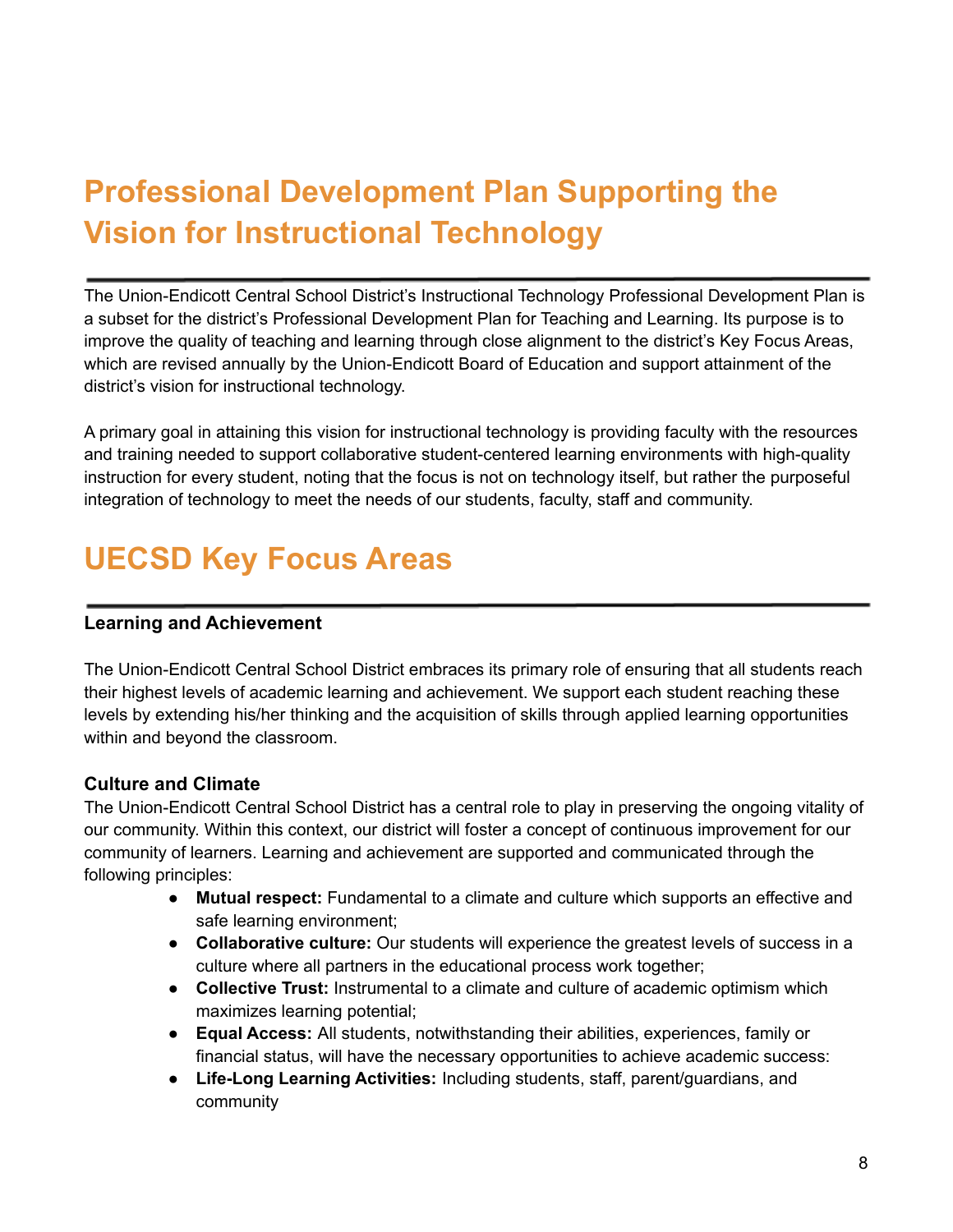#### **Transition**

The Union-Endicott Central School District recognizes that an increasing number of transition areas must be proactively and simultaneously managed within an environment of uncertain governmental policies, court decisions, and finite resources while maintaining the highly valued Union-Endicott CSD education. These areas include:

- Leadership sustainability;
- Unpredictable funding:
- The provision of professional growth opportunities;
- Planning for facilities that support instructional goals;
- The preservation and maintenance of district facilities investment.

### **Beliefs About Professional Development**

There are three areas around which all professional development will be organized:

- Content: Academic Subject Knowledge
- Context: The Climate for authentic learning
- Pedagogy or Process: A repertoire of instructional strategies

These opportunities will be matched to the needs of the faculty according to their stages of development based upon research, theory, and standards of professional practice. As a district, we pledge to:

- Identify and prioritize professional development needs based on student achievement, faculty readiness, and curriculum review and revision demands.
- Provide opportunities for teachers to deepen their understanding of the content, context, and pedagogy needed in a standards-based classroom.
- Provide appropriate, job-embedded, varied and differentiated professional development opportunities for all staff.

Current technology capacity of educators and growth opportunities are assessed through a variety of methods such as formal and informal observations, planning sessions, faculty and department meetings, needs assessment surveys, district initiative alignment, focus groups, and collaboration with diverse stakeholders groups.

The Every Student Succeeds Act (ESSA) identifies high-quality and ongoing research-based professional development for teachers and staff as one of the most important components of a comprehensive school program. Union-Endicott Central School District is already applying these criteria in all aspects of professional development.

Union-Endicott provides technology training through a number of different methods offered in numerous locations to ensure training is readily available for all staff members. Use of technology tools is not the desired end product in the classroom. Rather, all professional development is rooted in research-based instructional practices that impact student learning and achievement. The SAMR model is used as a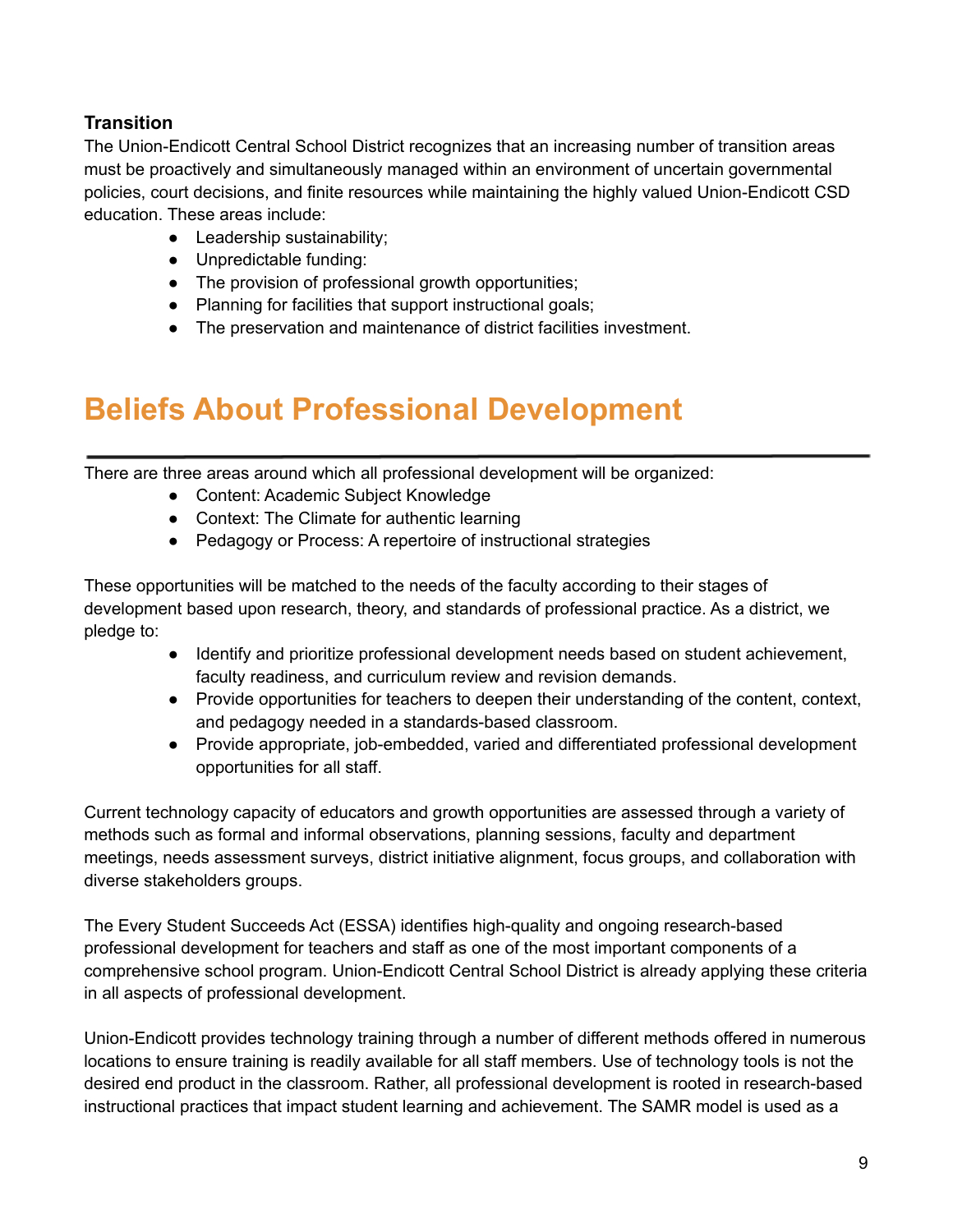tool to consider how and why technology tools are being leveraged in classrooms. In support of building proficiency with technology tools, training is offered regularly across a variety of locations within the district as well as online in conjunction with BT BOCES PLIC team and BT BOCES Teacher Center.

### **Goal Attainment**

Union-Endicott Central School District aligns its instructional and practices to the Board of [Regents'](http://www.regents.nysed.gov/common/regents/files/documents/meetings/2010Meetings/February2010/0210bra3.doc) 2010 Statewide Learning [Technology](http://www.regents.nysed.gov/common/regents/files/documents/meetings/2010Meetings/February2010/0210bra3.doc) Plan as laid out by the Office of Educational Design and Technology. This plan is designed to harness the collective initiatives of the University of the State of New York.

#### **Digital Content**

**Goal:** The district uses standard-based, accessible digital content that supports all curricula for all learners.

**Response:** The district has met this goal significantly.

**Justification:** The district uses grade-appropriate learning management systems such as Seesaw and Google Classroom to organize, curate and deliver a variety of digital content developed both within and through a variety of external sources in conjunction with standards-based accessible content from a conglomeration of external providers to meet the diverse needs of all students.

#### **Digital Use**

**Goal:** The district's learners, teachers, and administrators are proficient in the use of technology for learning.

**Response:**The district has met this goal significantly.

**Justification:** Students, faculty and staff all have various levels of technology proficiency, though the COVID pandemic forced a greatly accelerated rate of technological adoption within the district and throughout the world. A vast majority of students, faculty and staff regularly and effectively utilize Microsoft 365 or Google products for productivity and collaboration, learning management systems, and access content and resources online safely in support of their studies and job responsibilities.

#### **Digital Capacity and Access**

**Goal:** The district's technology infrastructure supports learning and teaching in all of the district's environments.

**Response:** The district has met this goal significantly.

**Justification:** The district has extended its internal network infrastructure to support 10 Gbps pipelines within and between buildings and partnered with BT BOCES. Computer device programs provide cost-effective quality devices to every K-12 student and teacher in the district to meet the needs of both faculty and staff in a fiscally responsible and sustainable manner. Wireless internet access is available within and around the district facilities. In addition, the district has provided Wi-Fi hotspots to students who may not otherwise have access to broadband internet outside of school.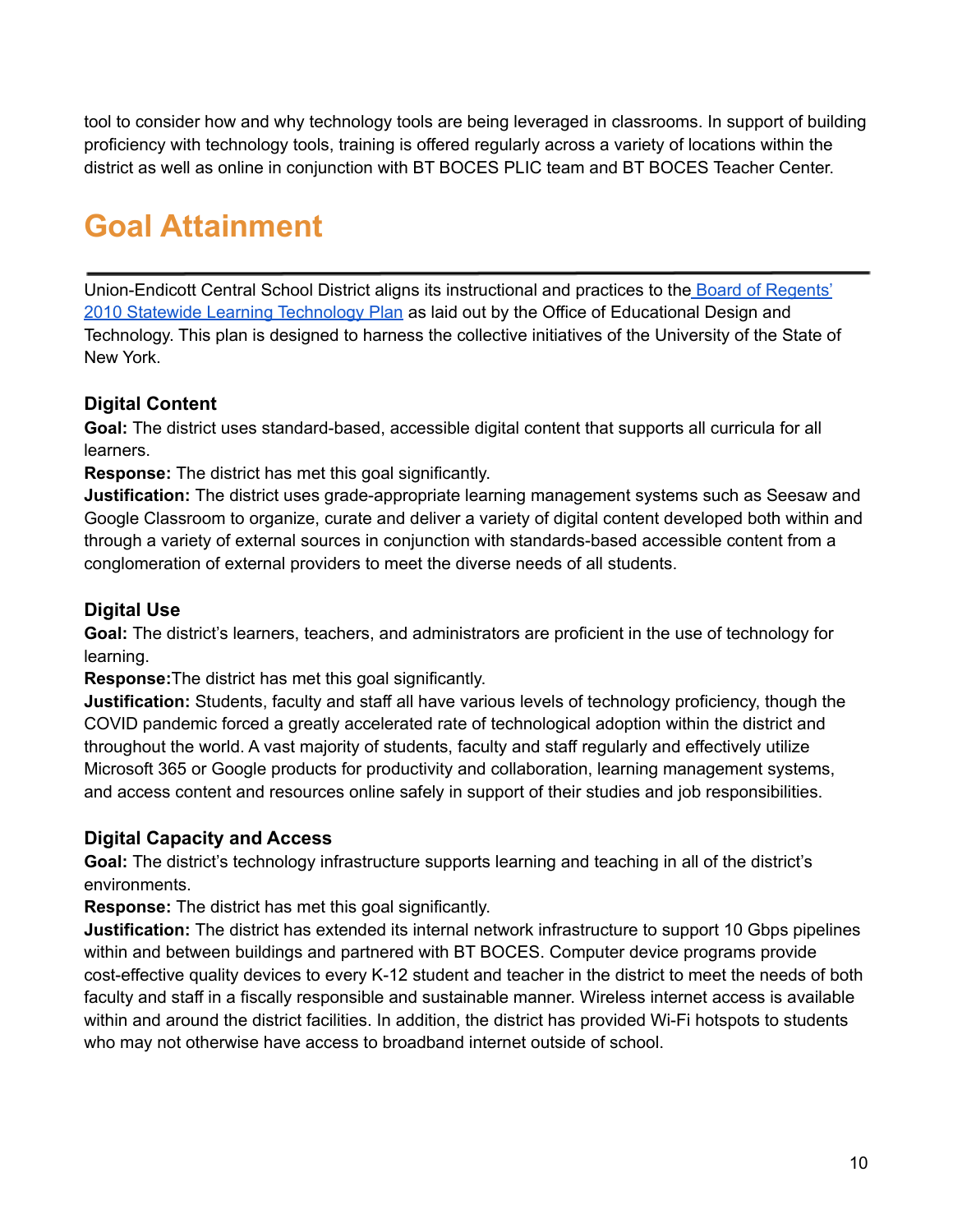#### **Leadership**

**Goal:** The Union-Endicott Central School District Instructional Technology Plan is in alignment with the Statewide Learning Technology Plan vision.

**Response:** The district has met this goal significantly.

**Justification:** The Statewide Learning Technology Plan Vision and its alignment to the Union-Endicott Central School District Plan is broken down below:

The Regents have an urgent need to raise the knowledge, skill and opportunity of all the people of the State of New York. New technologies have created powerful new learning tools which will transform the learning environment for students of all ages. Learning technologies will be seamlessly integrated into teaching and learning to increase student achievement. USNY will use technology to measure performance and communicate results to learners, teachers, leaders, and citizens. Through USNY, New York citizens will benefit from technology that brings information and knowledge to improve their lives.

USNY will provide learning opportunities that change how students learn, what they learn, and why they learn. Students will access information to broaden and deepen knowledge about subjects in ways unimagined by prior generations.

All students access learning materials in electronic form, including video, text and other digital content related to the school curriculum. Students will create work, define and solve problems, and research and evaluate information using technology. Students will manage the flow of information and innovative approaches to communicate and collaborate.

Multiple environments exist for teaching and learning, unbound by place, time, income, language or disability. Teh classroom, gymnasium, laboratory, library, and theater are workspaces for teachers and learners but will not always be a physical space. Students will access learning resources anywhere, anytime through the use of technology.

UECSD integrates technology throughout the K-12 curriculum in support of student achievement through equitable access and purposeful implementation of high-quality content, assessment, communication, and collaboration tools aligned to the district mission and vision.

UECSD's technology program is embedded throughout the K-12 curriculum, expanding the classroom beyond the physical space and classroom bell structure to the world-at large, 24 hours a day. UECSD utilizes technology tools for students and faculty that leverage the 21st Century skills of collaboration, communication, creativity, and critical thinking through access to high-quality content and learning experiences tailored to the needs of each individual student. This program isn't limited to just the use of technology in support of instruction, but also the fostering of informed, safe, confident, and responsible citizens of the physical and digital worlds they live in.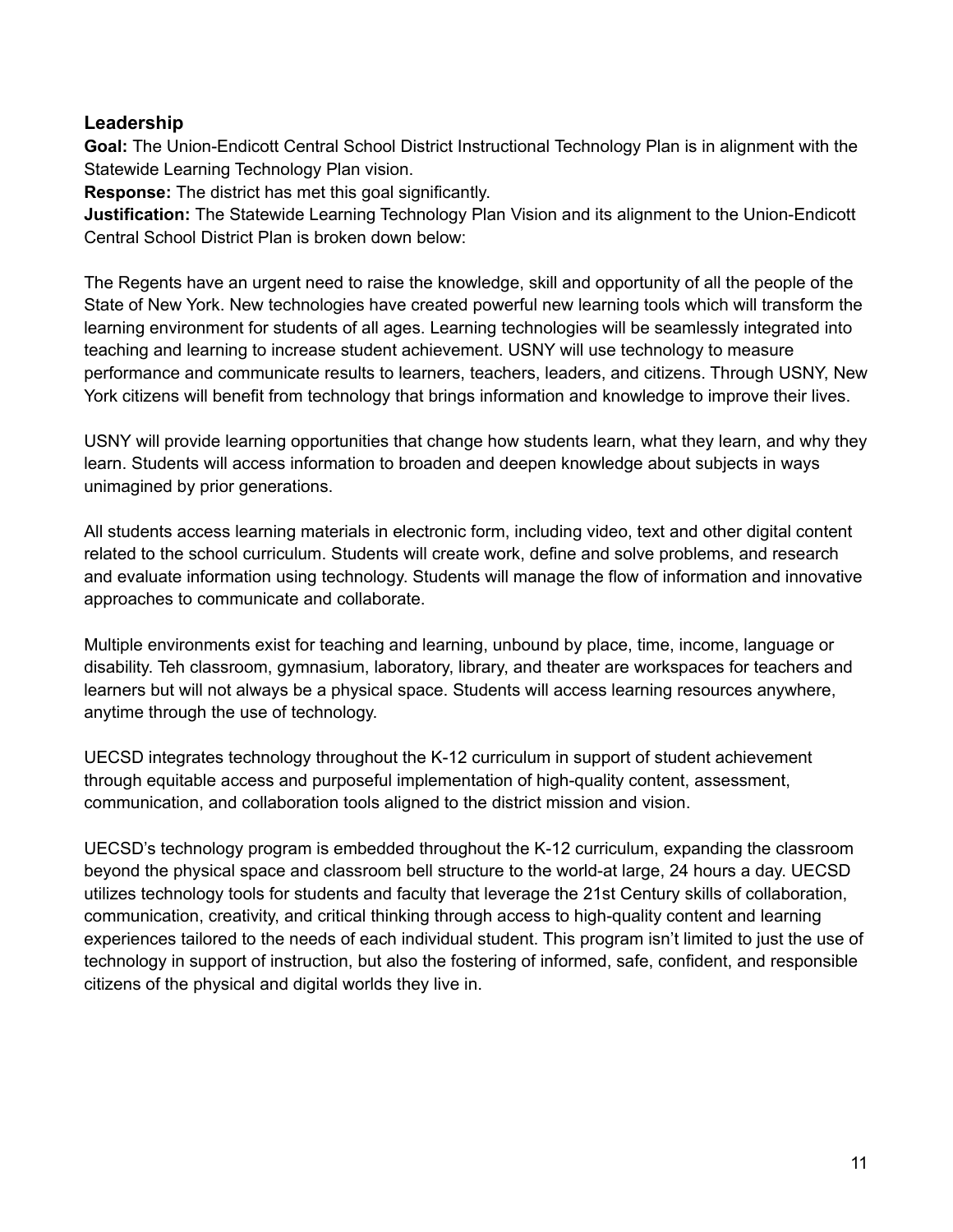#### **Accountability**

**Goal:** District-level information is posted on the district website, is easy to access, and is easily understood. Information provided includes the results achieved by the district in their efforts to enable students to build knowledge, master skills, and grasp opportunities for a better life. **Response:** The district has met this goal significantly.

**Justification:** The district website at [www.uek12.org](http://www.uek12.org) houses an ever-expanding repository of information related to the ongoing work of the district in support of its mission while also serving as a central communication tool for faculty, staff, students, parents, and community members. The nature of the site and the wide expanse of the information it houses lends itself to many opportunities to improve both its organization and content. The website is meeting our goals at the present time, however it will be undergoing perpetual changes, reorganization, and curation in support of better meeting the needs of its community of users.

### **Action Plan**

**Goal #1:** Provide students with vetted and aligned technology tools and resources that support purposeful, equitable access to learning opportunities. (NYSED GOAL: Increase equitable access to high-quality digital resources and standards-based, technology-rich learning environments.)

| #     | Category                  | <b>Description</b>                                                        | <b>Responsible</b><br><b>Stakeholder</b>                                        | <b>Anticipated</b><br><b>Completion</b> | Anticipated<br><b>Yearly Cost</b> |
|-------|---------------------------|---------------------------------------------------------------------------|---------------------------------------------------------------------------------|-----------------------------------------|-----------------------------------|
| 1.1   | Planning                  | Provide 1:1 student devices for<br>enrollees in grades K through 12       | Director of<br>Technology                                                       | September<br>2022                       | \$375.000                         |
| 1.2   | Curriculum                | Provide tools & resources aligned<br>to instructional programs            | Director of<br>Technology                                                       | November<br>2022                        | \$100,000                         |
| 1.1.2 | Curriculum                | Implement and support learning<br>management system for K-12              | Director of<br>Technology,<br>Instructional<br>Tech Coach &<br>Tech Integrators | September<br>2022                       | \$0                               |
| 1.3   | Curriculum                | Evaluate resource usage for<br>access and impact                          | Director of<br>Technology                                                       | <b>June 2022</b>                        | \$0                               |
| 1.4   |                           | Communication Develop and maintain public<br>website for help and support | Director of<br>Technology &<br>Communication<br>Coordinator                     | September<br>2022                       | \$2,000                           |
| 1.5   | Community<br>Partnerships | Align and communicate resources Director of<br>for internet access        | Technology                                                                      | November<br>2022                        | \$0                               |
| 1.6   | Curriculum                | Integrate NYS Computer Science<br>& Digital Fluency Standards             | Tech<br>Integrators,<br>Tech Coach &<br>Teachers                                | September<br>2023                       | <b>S</b> Ο                        |

**Target:** All Students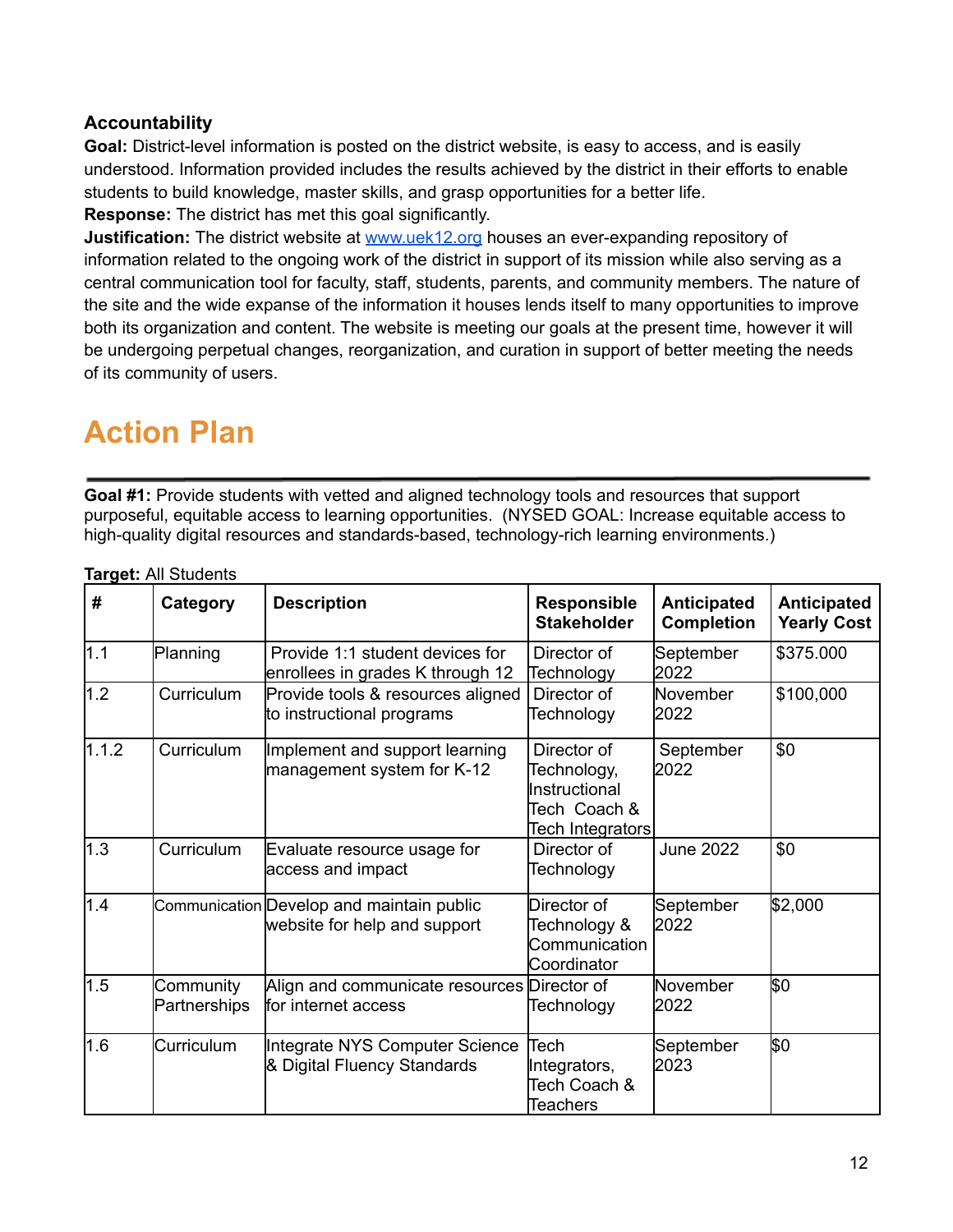| $\circ$ | Year 2022 awareness          |  |  |
|---------|------------------------------|--|--|
|         | building- current knowledge  |  |  |
|         | and background knowledge     |  |  |
| $\circ$ | Year 2023 capacity building- |  |  |
|         | unpack and connect - some    |  |  |
|         | implementation               |  |  |
|         | Year 2024 Full               |  |  |
|         | implementation               |  |  |

Bullet points below demonstrate the evidence that will be collected for each sub-component of our action steps.

- 1.1 Provide 1:1 student devices for enrollees in grades K through 12.
	- Line items in budget for appropriate student devices
	- Documented minimum student device specifications
	- Assigned asset inventory of device to each student
- 1.2 Provide tools and resources aligned to instructional program.
	- COLT, ELT, SLT and Curriculum Department review of instructional technology tools
	- Annual faculty/staff technology satisfaction survey
	- Curated resource list of technology tools segmented by grade band
- 1.2.1 Implement and support learning management system for K-12
	- Purchase order showing enough student seats for all K-12 teachers and students to fully access a single learning management system (Seesaw, Google Classroom & Schoology)
	- Help desk support, online knowledgebase and training
- 1.3 Evaluate resource usage for access and impact
	- Annual budget review
	- Key system usage reports
	- Annual faculty/staff technology satisfaction survey
- 1.4 Develop and maintain public website for help and support
	- District website uek12.org
	- Parent/student help site
	- Faculty/staff knowledgebase
- 1.5 Align and communicate resources for internet access
	- Share information on public WiFi access
		- Student/parent help website
		- Office of public information
		- Parent/community presentations
		- Provide hotspots for student usage at home as needed
		- Support and referral to FCC's Affordable Connectivity Program
- 1.6 Integrate NYS Computer Science and Digital Fluency Standards
	- Model lessons
	- Demonstration (both in person and online) lessons
	- Adjust scope and sequence / unit plan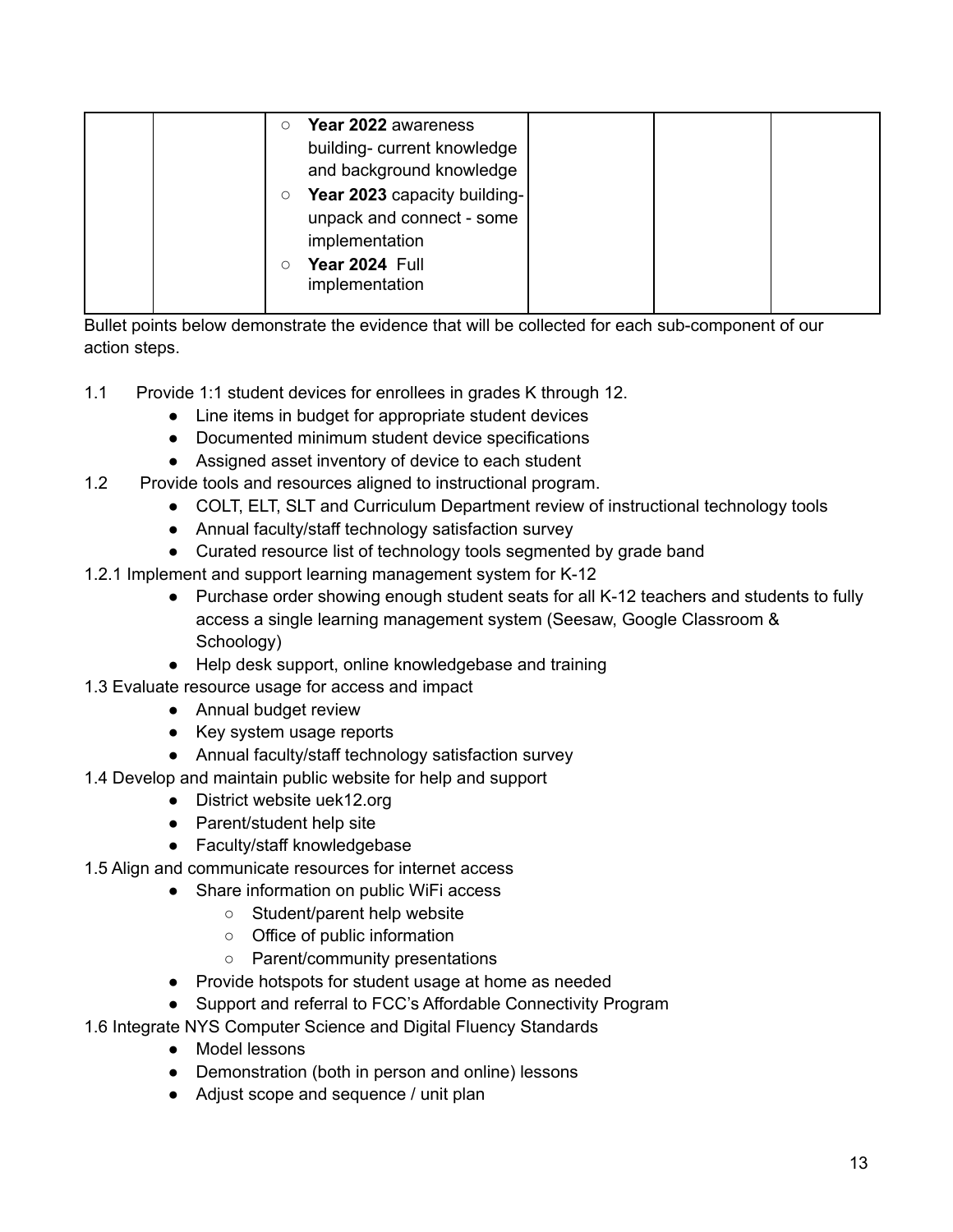**Goal #2**: Provide teachers with the resources and training needed to support collaborative student-centered learning environments with high-quality instruction for every student. (NYSED GOAL: Provide access to relevant and rigorous professional development to ensure educators and leaders are proficient in the integration of learning technologies.)

| #   | Category                    | <b>Description</b><br><b>Responsible</b><br><b>Stakeholder</b>                                                                                                        |                           | <b>Anticipated</b><br><b>Completion</b> | <b>Anticipated</b><br><b>Yearly Cost</b> |  |
|-----|-----------------------------|-----------------------------------------------------------------------------------------------------------------------------------------------------------------------|---------------------------|-----------------------------------------|------------------------------------------|--|
| 2.1 | Professional<br>Development | Develop professional<br>development plan informed by<br>mission, strategic plan,<br>instructional blueprint, and<br>identified technological and<br>pedagogical needs | Director of<br>Technology | October 2022                            | \$150,000                                |  |
| 2.2 | Professional<br>Development | Implement professional<br>Development opportunities<br>aligned to PDP                                                                                                 | Director of<br>Technology | <b>June 2023</b>                        | \$0                                      |  |
| 2.3 |                             | Implementation Provision and implement<br>technology tools and resources<br>supporting faculty and staff<br>needs throughout the district                             | Director of<br>Technology | September<br>2022                       | \$200,000                                |  |
| 2.4 | Planning                    | Provide devices for district<br>faculty and staff                                                                                                                     | Director of<br>Technology | September<br>2022                       | \$120,000                                |  |
| 2.5 | Professional<br>Development | Develop and maintain internal<br>knowledgebase for training and<br>support                                                                                            | Director of<br>Technology | September<br>2022                       | \$2,000                                  |  |
| 2.6 | Infrastructure              | Create and maintain<br>technology-supported<br>student-centered classroom<br>learning environments                                                                    | Director of<br>Technology | September<br>2022                       | \$100,000                                |  |

**Target:** All Students

Bullet points below demonstrate the evidence that will be collected for each sub-component of our action steps.

2.1 Develop professional development plan informed by mission, strategic plan, instructional blueprint, and identified technological and pedagogical needs.

- Published and approved plan meeting the requirements of the 100.2 (dd) Regulations of the State of New York:
- 2.2 Implement professional development opportunities aligned to the PDP.
	- Monthly PLIC PD offerings (BT BOCES)
	- Model Schools offerings

2.3 Provision and implement technology tools and resources supporting faculty and staff needs throughout the district.

● Annual Faculty/Staff Technology Satisfaction Survey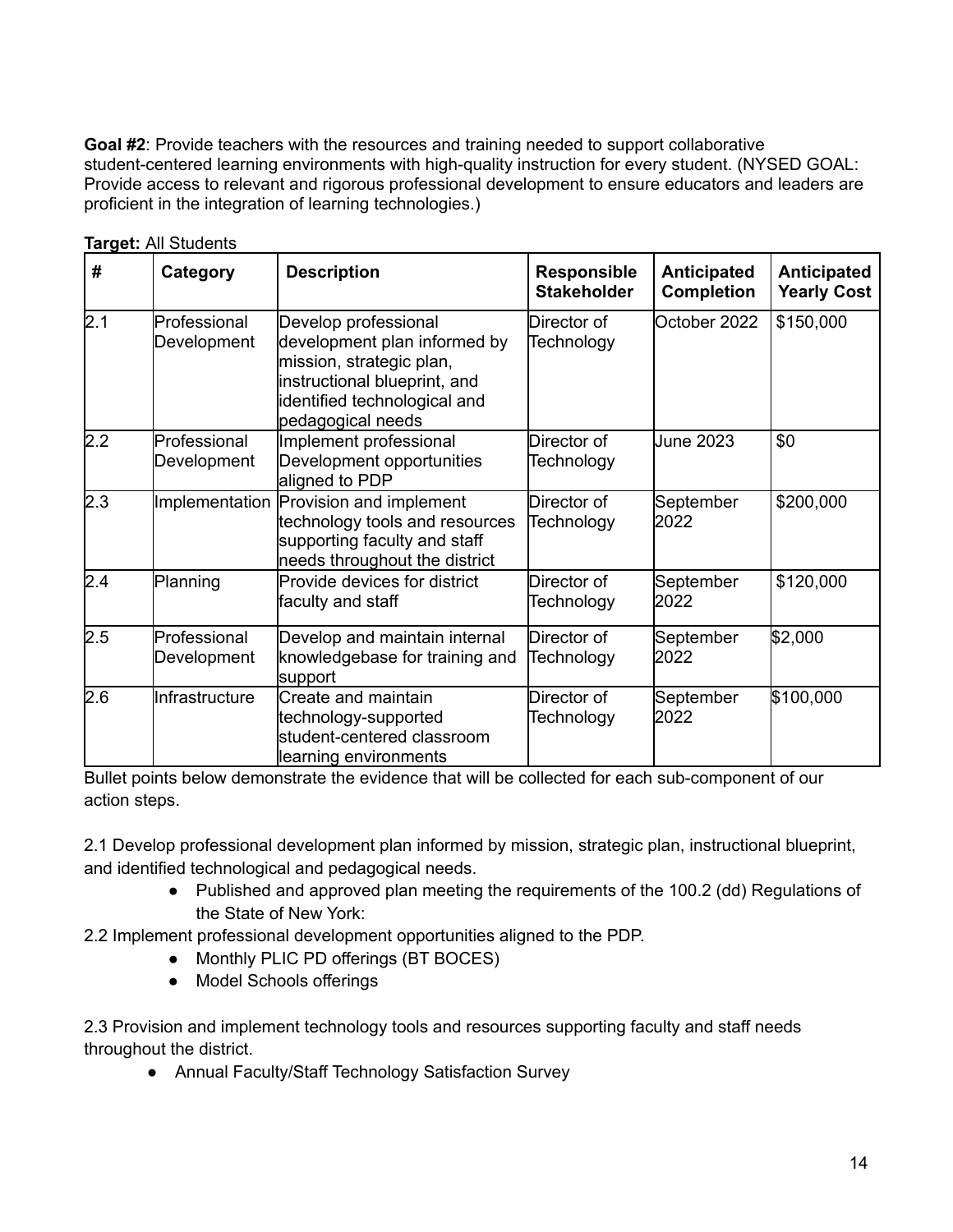• Software-specific professional development offerings in annual PD catalog on key tools such as Office 365, Google Apps, grade-appropriate Learning Management System, and Student Management System.

2.4 Provide computers and associated devices for district faculty and staff.

- Assigned asset inventory of devices to each teacher, administrator, clerical, business office employee.
- Line items in budget for devices on continuous refresh cycle.
- Purchase orders aligned to faculty/staff devices.

2.5 Develop and maintain internal knowledgebase for training and support

● Updated and curated district knowledgebase of IT support information

2.6 Create and maintain technology-supported student-centered classroom learning environments.

- Classroom audits of technology
- Audit and maintenance of loaner and substitute device access
- WiFi access in all instructional spaces
- Annual Faculty/Staff Technology Satisfaction Survey

**Goal #3:** Implement, maintain, and optimize the systems, processes and infrastructure that effectively and efficiently support and promote the goals and health of the district. (NYSED GOAL: Design, implement, and sustain robust, secure network to ensure sufficient, reliable high-speed connectivity for learners, educators, and leaders.)

| #   | Category       | <b>Description</b>                                                                                                             | <b>Responsible</b><br><b>Stakeholder</b>            | Anticipated<br><b>Completion</b> | <b>Anticipated</b><br><b>Yearly Cost</b> |
|-----|----------------|--------------------------------------------------------------------------------------------------------------------------------|-----------------------------------------------------|----------------------------------|------------------------------------------|
| 3.1 | Infrastructure | Partner with BOCES and 3rd<br>parties to maintain and actively<br>monitor a high-capacity secure<br>linternet feed             | Director of<br>Technology                           | September<br>2022                | \$100,000                                |
| 3.2 |                | Cybersecurity Develop, document and<br>implement cybersecurity program<br>aligned to the NIST Cybersecurity<br>Framework       | Director of<br>Technology                           | <b>June 2026</b>                 | \$0                                      |
| 3.3 | Data Privacy   | Negotiate and manage data<br>privacy agreements consistent<br>with Ed Law 2-d and Part 121<br>requirements                     | Data Protection<br><b>Officer</b>                   | September<br>2022                | \$0                                      |
| 3.4 |                | Cybersecurity Provision, implement and manage Director of<br>internet filtering and anti-malware Technology &<br>functionality | <b>BOCES Service</b>                                | September<br>2022                | \$200,000                                |
| 3.5 |                | Cybersecurity Develop and implement<br>automated update/patch system<br>for district endpoints and servers                     | Director of<br>Technology &<br><b>BOCES Service</b> | September<br>2022                | \$200,000                                |

#### **Target:** All Students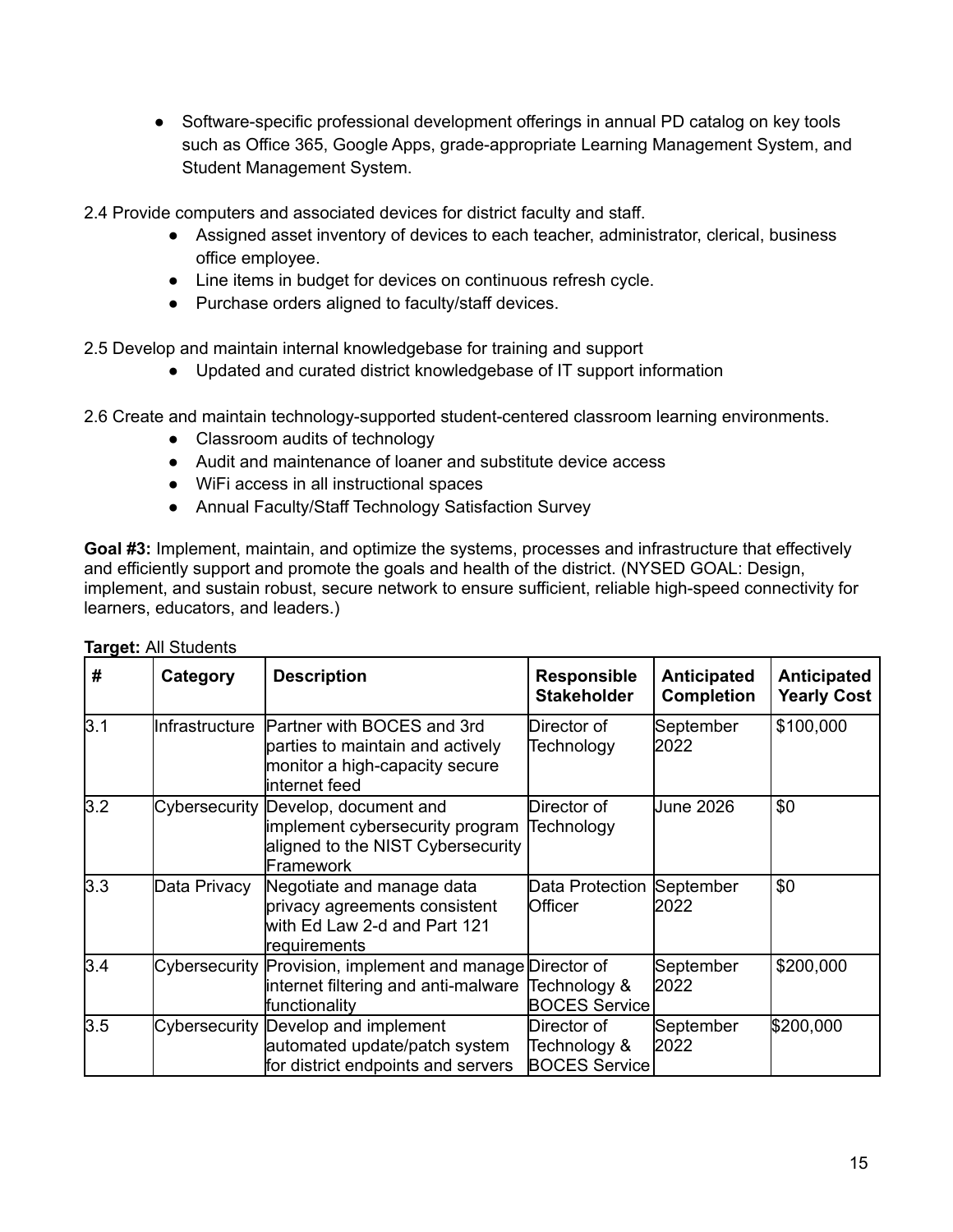| 3.6 | Planning   | Develop, maintain, and update<br>five-year device and infrastructure Technology<br>plan consistent with identified<br>district needs | Director of               | September<br>2022 | ISO       |
|-----|------------|--------------------------------------------------------------------------------------------------------------------------------------|---------------------------|-------------------|-----------|
| 3.7 | Budgeting  | Allocate appropriate funding to<br>meet district technology program<br><b>Ineeds</b>                                                 | Director of<br>Technology | May 2023          | ISO       |
| 3.8 | Purchasing | Purchase and implement<br>resources consistent with<br>five-year device and infrastructure<br><b>lplan</b>                           | Director of<br>Technology | <b>June 2023</b>  | \$100,000 |

Bullet points below demonstrate the evidence that will be collected for each sub-component of our action steps.

3.1 Partner with BOCES and 3rd parties to maintain and actively monitor a high-capacity secure internet feed.

• Network monitoring reports

3.2 Develop, document, and implement a cybersecurity program aligned to the NIST Cybersecurity Framework.

- Cybersecurity regulations aligned to high-level NIST CSF family documents.
- NIST CSF compliance database

3.3 Negotiate and manage data privacy agreements consistent with Ed Law 2-d and Part 121 requirements.

● Updated District Data Privacy Inventory:

3.4 Provision, implement, and manage internet filtering and anti-malware functionality.

- Anti-malware dashboard reports
- Internet filtering dashboard reports

3.5 Develop and implement an automated update/patch system for district endpoints and servers.

● Endpoint management dashboard reports

3.6 Develop, maintain, and update five-year device and infrastructure plan consistent with identified district needs.

- Five-year device and infrastructure plan annual update
- Budget line items and purchase orders aligned to plan

3.7 Allocate appropriate funding to meet district technology program needs.

● Annual budget allocations sufficient to meet the needs of technology program aligned to five-year device and infrastructure plan.

3.8 Purchase and implement resources consistent with five-year device and infrastructure plan.

● Purchase orders aligned to five-year device and infrastructure plan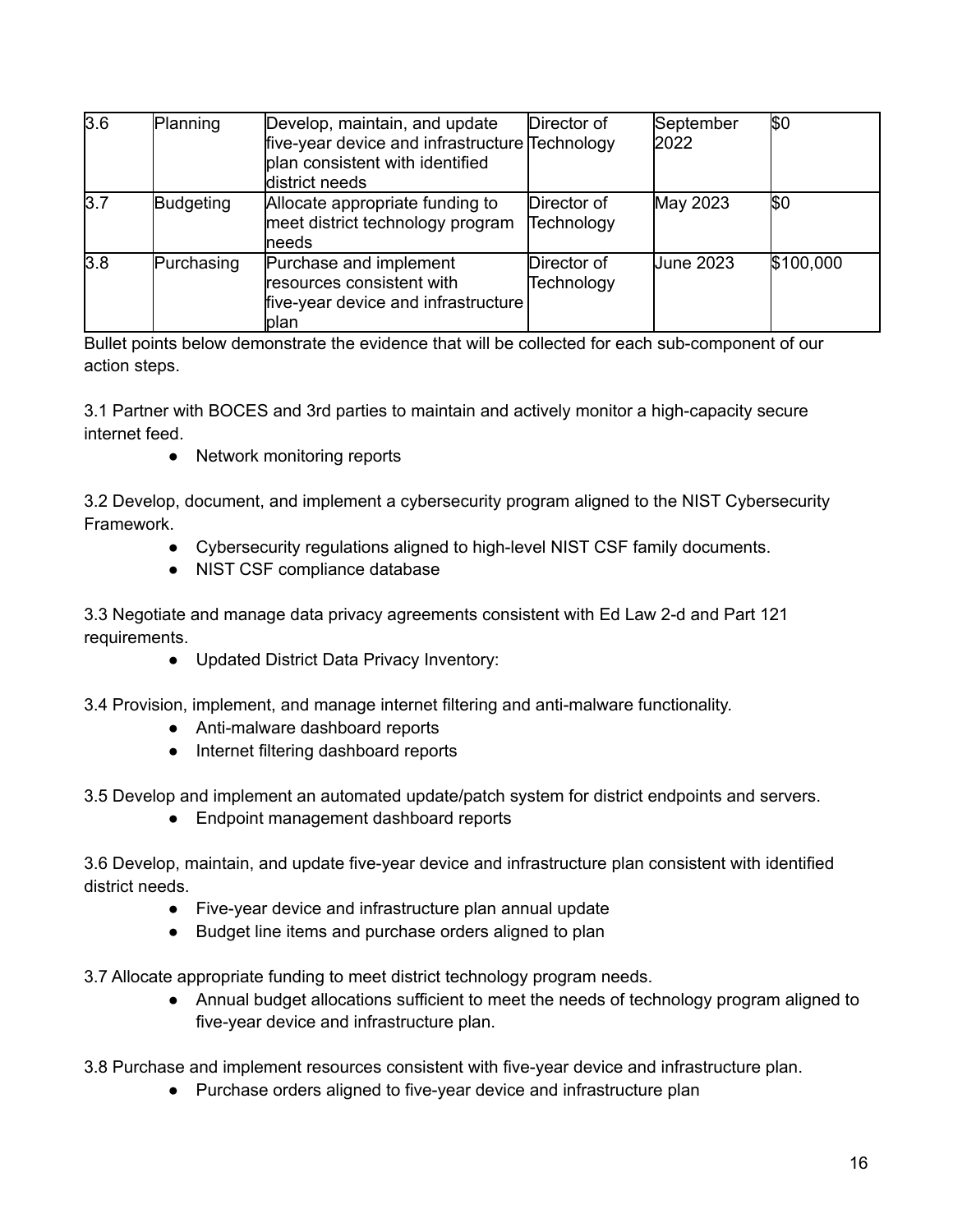# **NYSED Initiatives Alignment**

**Explain how the district use of instructional technology will serve as a part of a comprehensive and sustained effort to support rigorous academic standards attainment and performance improvement for students.**

The District integrated instructional technology within its existing rigorous and comprehensive academic standards. Our philosophy is to use instructional technology as a tool to enhance and expand upon our existing high-quality curriculum with a focus on using technology for communication, collaboration, creativity, and critical thinking.

#### **Explain the strategies the district plans to implement to address the need to provide equitable learning "everywhere, all the time" (National Technology Plan). Include both short and long-term solutions, such as device access, internet access, human capacity, infrastructure, partnerships, etc.**

The district's 1:1 student device program provides a configured device to every student in grades K-12. WiFi internet hotspots are made available free of charge to students who may not otherwise have access to the internet outside of school. Internet pathways and infrastructure are maintained through strong collaboration with the BT BOCES and includes consistent, sustainable investment in the primary network components of devices, media, and services under the guidance of the district's network administrator and supported by network administrators from the local BOCES. End-user devices such as laptops, desktops, VOIP phones, security cameras, mobile handheld devices and printers are provisioned, maintained, updated and replaced to ensure equitable access throughout the district. Network components such as switches, routers, access points, firewalls and cabling are reviewed annually based upon current performance, expected lifetimes and district needs, with responsible expenditures largely supported by the e-Rate program. Servers and data storage are actively managed by senior technology staff in partnership with BOCES technology staff.

#### **Students with disabilities may be served through the use of instructional technology as well as assistive technology devices and services to ensure access to and participation in the general education curriculum. Describe how instruction using technology is differentiated to support the individual learning needs of students with disabilities.**

The Union-Endicott Central School District is committed to achieving high standards for all students. Our goal is to achieve alignment with rigorous content standards across all organizational levels of curriculum and instruction while utilizing processes to support, monitor and review the implementation of the standards. The District's philosophy is to use instructional technology as a tool to enhance and expand upon our existing high-quality curriculum with a focus on using technology for communication, collaboration, creativity, and critical thinking. The District recognizes the positive impact for all students when classrooms embed appropriate use of technology for learning. In addition, special education students and English Language Learners benefit from this instructional planning and purposeful use of technology that supports differentiated instruction, access to content material, and multiple pathways to demonstrate their understanding of essential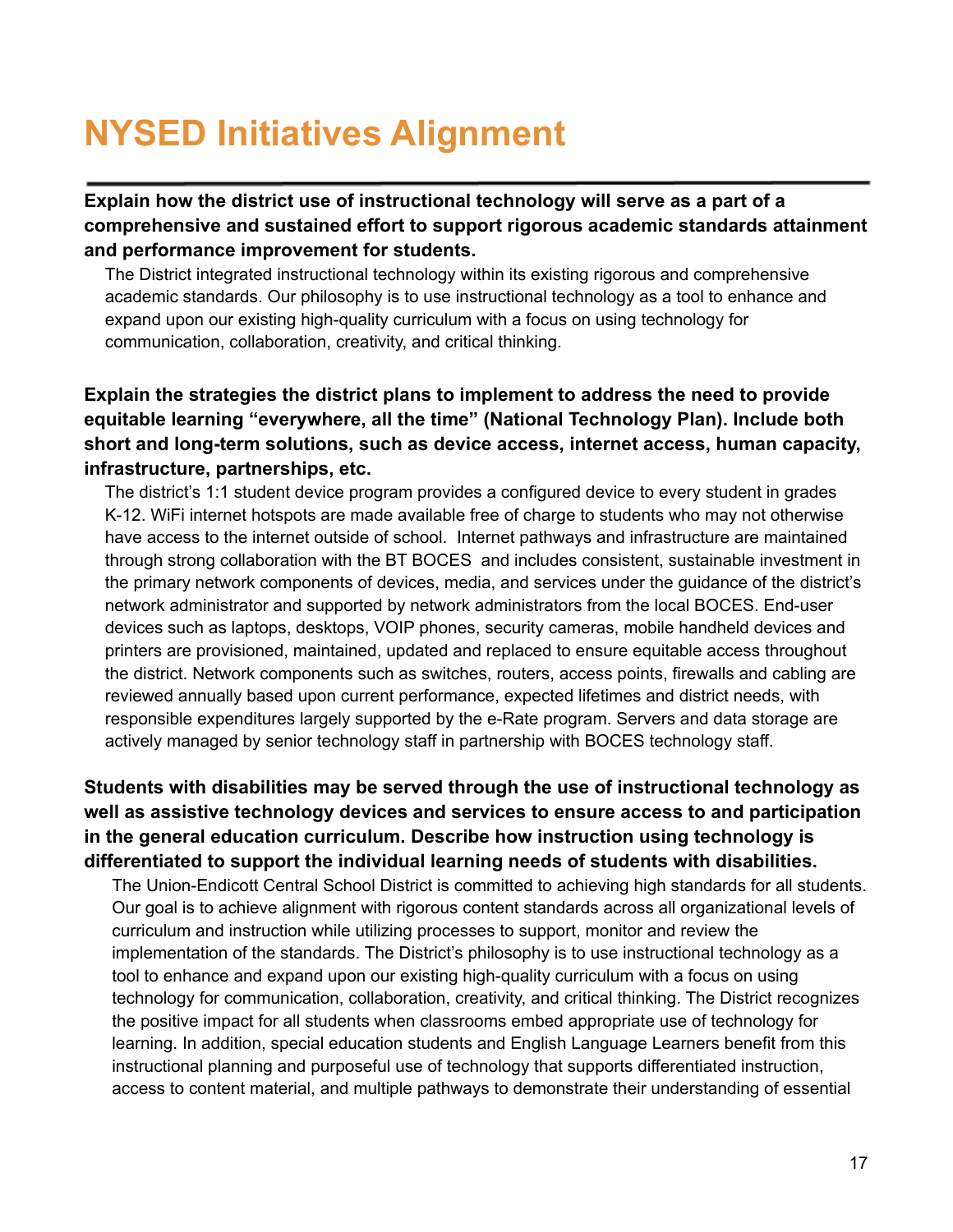understandings and learning standards. Examples of technology currently utilized for UECSD students with disabilities and English language learners include, but are not limited to: software

- TextHelp Read&Write accessibility software
- iPads with specific instructional apps
- Text magnification software
- Unique Learning System (online standards based curriculum)
- Proloquo2Go and LAMP Words for Life

#### **How does the district utilize technology to address the needs of students with disabilities to ensure equitable access to instruction, materials, and assessments?**

- Class lesson plans, materials, and assignment instructions are available to students and families for "anytime, anywhere" access (such as through a class website or learning management system).
- Direct instruction is recorded and provided for students to access asynchronously (such as through a learning management system or private online video channel).
- Technology is used to provide additional ways to access key content, such as providing videos or other visuals to supplement verbal or written instruction or content.
- Text to speech and/or speech to text software is utilized to provide increased support for comprehension of written or verbal language.
- Assistive technology is utilized.
- Technology is used to increase options for students to demonstrate knowledge and skill.
- Learning games and other interactive software are used to supplement instruction.

#### **Please select the professional development that will be offered to teachers of students with disabilities that will enable them to differentiate learning and to increase student language and content learning through the use of technology.**

- Technology to support writers in the elementary classroom
- Technology to support writers in the secondary classroom
- Research, writing and technology in a digital world
- Enhancing children's vocabulary development with technology
- Reading strategies through technology for students with disabilities
- Choosing assistive technology for instructional purposes in the special education classroom
- Using technology to differentiate instruction in the special education classroom
- Using technology as a way for students with disabilities to demonstrate their knowledge and skills
- Multiple ways of assessing student learning through technology
- Electronic communication and collaboration
- Promotion of model digital citizenship and responsibility
- Integrating technology and curriculum across core content areas
- Helping students with disabilities to connect with the world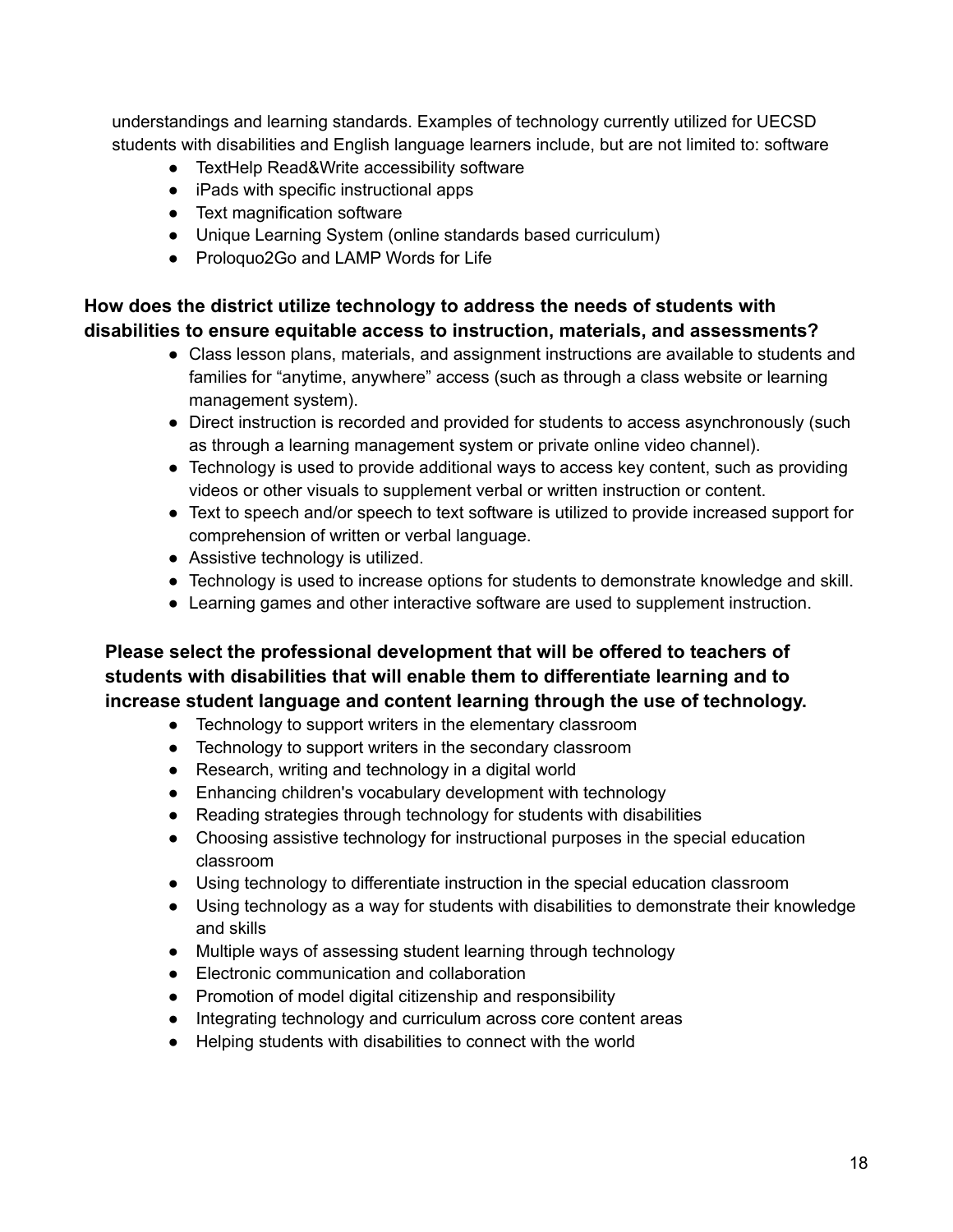#### **How does the district utilize technology to address the needs of English Language Learners to ensure equitable access to instruction, materials, and assessments?**

- Class lesson plans, materials, and assignment instructions are available to students and families for "anytime, anywhere" access (such as through class website or learning management system).
- Direct instruction is recorded and provided for students to access asynchronously (such as through a learning management system or private online video channel).
- Technology is used to provide additional ways to access key content, such as providing videos or other visuals to supplement verbal or written instruction or content.
- Text to speech and/or speech to text software is utilized to provide increased support for comprehension of written or verbal language.
- Home language dictionaries and translation programs are provided through technology.
- Hardware that supports ELL student learning, such as home-language keyboards, translation pens, and/or interactive whiteboards, is utilized.
- Technology is used to increase options for students to demonstrate knowledge and skill, such as through the creation of a product or recording of an oral response.
- Learning games and other interactive software are used to supplement instruction.

#### **The district's Instructional Technology Plan addresses the needs of English Language Learners to ensure equitable access to instruction, materials, and assessments in multiple languages.**

- Class lesson plans, materials, and assignment instructions are available to students and families for "anytime, anywhere" access (such as through class website or learning management system).
- Direct instruction is recorded and provided for students to access asynchronously (such as through a learning management system or private online video channel).
- Technology is used to provide additional ways to access key content, such as providing videos or other visuals to supplement verbal or written instruction or content.
- Text to speech and/or speech to text software is utilized to provide increased support for comprehension of written or verbal language.
- Technology is used to increase options for students to demonstrate knowledge and skill, such as through the creation of a product or recording of an oral response.
- Automated captioning capabilities are supported through the district's video recording and distribution offerings.
- Learning games and other interactive software are used to supplement instruction.
- Translation tools for student and home communications through Remind, Microsoft Word, Propio, and others (Are these correct? What am I missing?)

#### **Please select the professional development that will be offered to teachers of English Language Learners that will enable them to differentiate learning and to increase their student language development and content learning with the use of technology.**

• Technology to support writers in the elementary classroom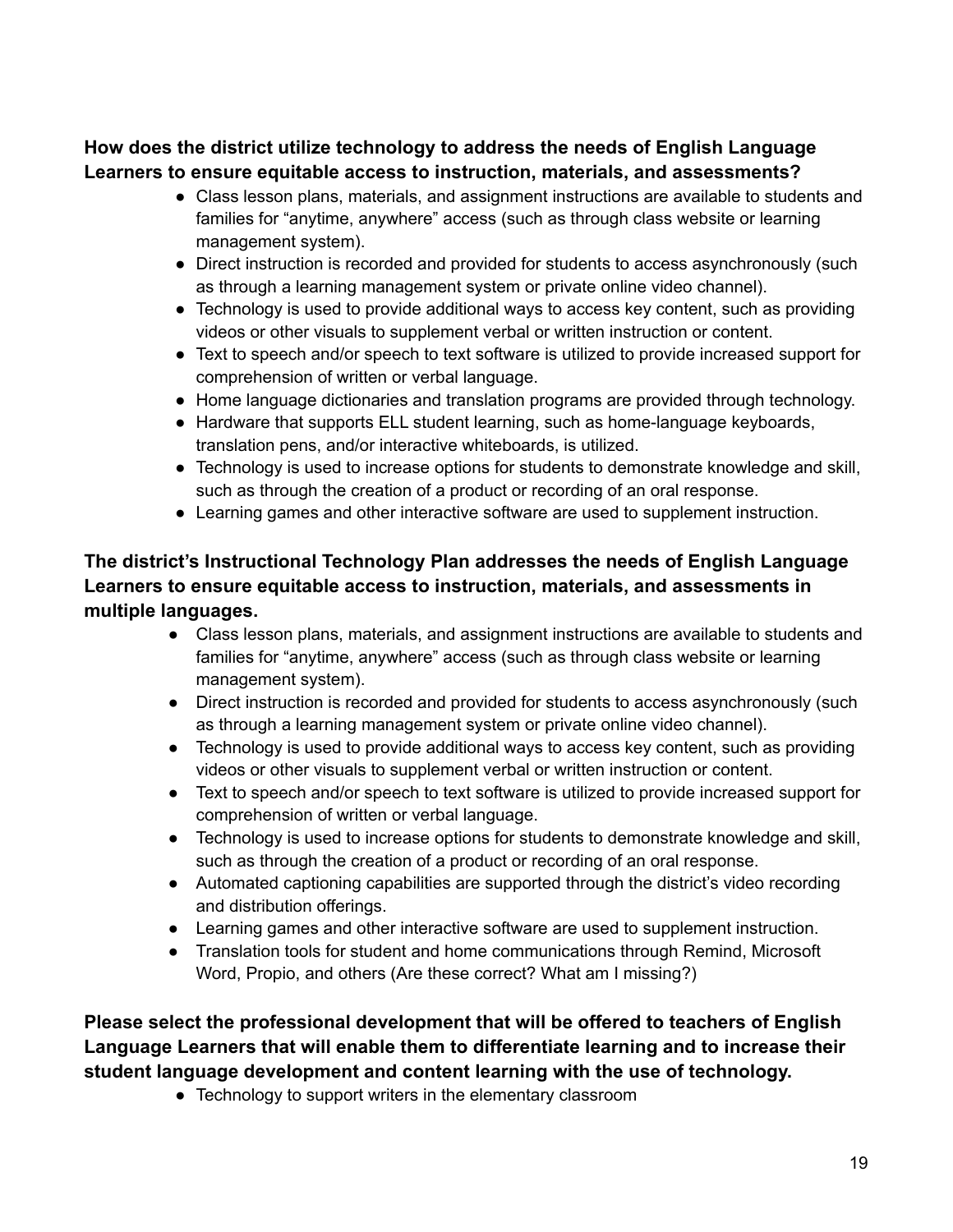- Technology to support writers in the secondary classroom
- Research, writing and technology in a digital world
- Writing and technology workshop for teachers
- Enhancing children's vocabulary development with technology
- Writer's workshop in the Bilingual classroom
- Reading strategies for English Language Learners
- Moving from learning letters to learning to read
- The power of technology to support language acquisition
- Using technology to differentiate instruction in the language classroom
- Multiple ways of assessing student learning through technology
- Electronic communication and collaboration
- Promotion of model digital citizenship and responsibility
- Integrating technology and curriculum across core content areas
- Web authoring tools
- Helping students connect with the world
- The interactive whiteboard and language learning
- Use camera for documentation

#### **How does the district utilize technology to address the needs of students experiencing homelessness and/or housing insecurity to ensure equitable access to instruction and learning?**

- McKinney-Vento information is prominently located on individual school websites, as well as the district website.
- If available, online enrollment is easily accessible, written in an understandable manner, available in multiple languages and accessible from a phone.
- Offer phone enrollment as an alternative to in-person enrollment.
- Set enrollment forms to automatically provide the McKinney-Vento liaison with contact information for students who indicate possible homelessness and/or housing insecurity
- Create a survey to obtain information about students' living situations, contact information, access to internet and devices for all students in the enrollment processes so the district can communicate effectively and evaluate their needs.
- Create simple videos in multiple languages, and with subtitles, that explain McKinney-Vento rights and services, identify the McKinney-Vento liaison, and clarify enrollment instructions.
- Create mobile enrollment stations by equipping buses with laptops, internet, and staff at peak enrollment periods.
- Provide students experiencing homelessness and/or housing insecurity with tablets or laptops, mobile hotspots, prepaid cell phones, and other devices and connectivity.
- Provide students a way to protect and charge any devices they are provided with by the district.
- Replace devices that are damaged or stolen as needed.
- Assess readiness-to-use technology skills before disseminating devices to students experiencing homelessness and/or housing insecurity.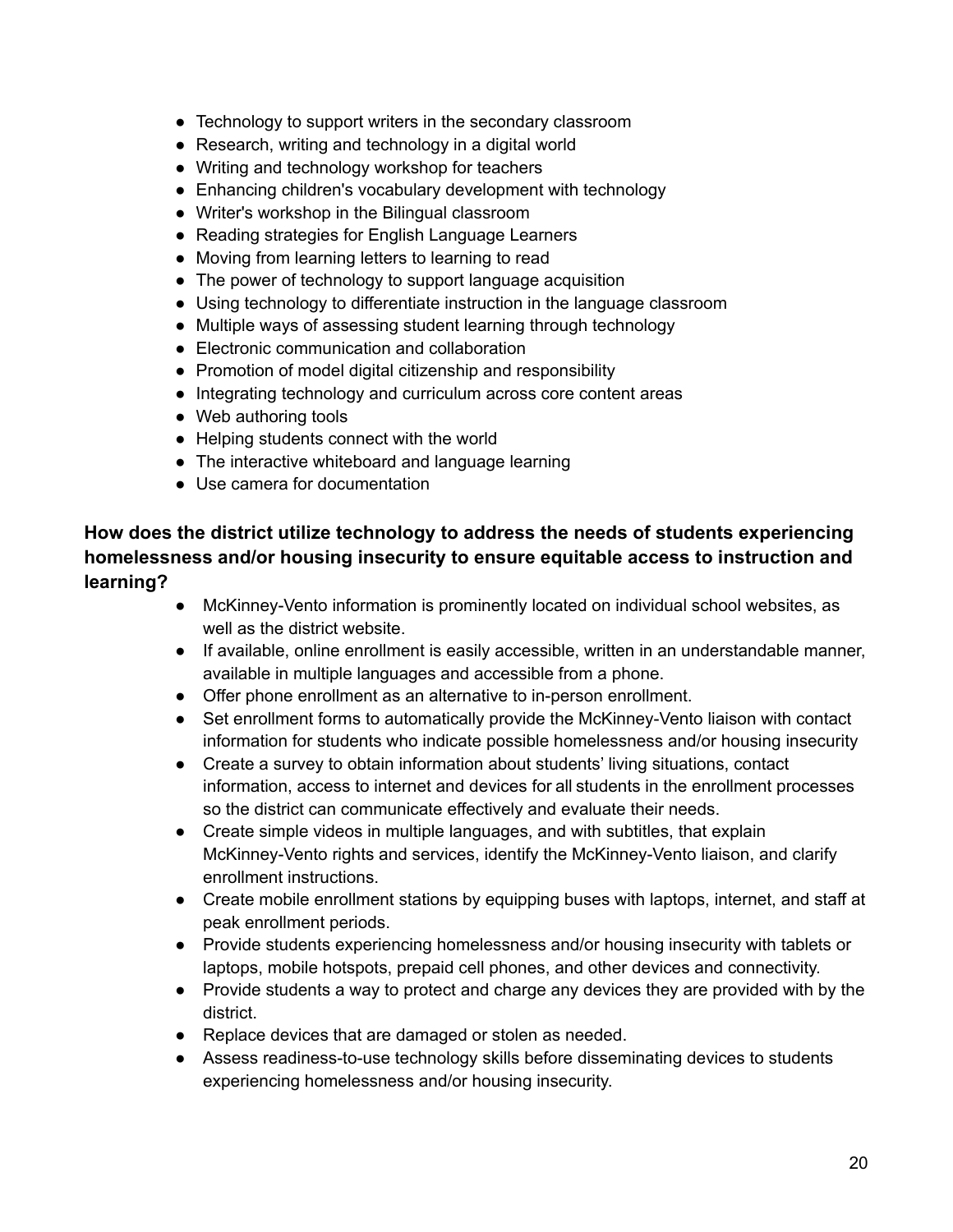- Create individualized plans for providing access to technology and internet on a case-by-case basis for any student experiencing homelessness and/or housing insecurity.
- Have resources available to get families and students step-by-step instructions on how to set-up and use their districts Learning Management System or website.
- Class lesson plans, materials, and assignment instructions are available to students and families for "anytime, anywhere" access (such as through class website or learning management system).
- Direct instruction is recorded and provided for students to access asynchronously (such as through a learning management system, DVD, or private online video channel).
- Technology is used to provide additional ways to access key content, such as providing videos or other visuals to supplement verbal or written instruction or content.
- Conduct regular educational check-ins with all students experiencing homelessness and/or housing insecurity and secure any help needed to keep up with course work.
- Adjust assignments to be completed successfully using only the resources students have available.
- Provide online mentoring programs.
- Create in-person and web-based tutoring programs/spaces and/or live chats to assist with assignments and technology issues.
- Offer a technology support hotline during flexible hours.
- Make sure technology support is offered in multiple languages.

#### **How does the district use instructional technology to facilitate culturally responsive instruction and learning environments?**

- The district uses instructional technology to strengthen relationships and connections with families to assist in building a culturally responsive learning environment to enhance student learning.
- The district uses instructional technology to facilitate classroom projects that involve the community.
- The district uses instructional technology to develop and organize coherent and relevant units, lessons, and learning tasks that build upon students' cultural backgrounds and experiences.
- The district uses instructional technology to assist in varying teaching approaches to accommodate diverse learning styles and language proficiencies.
- The district uses instructional technology to enable students to communicate and collaborate with students in different schools or districts in New York State, the United States, or with different countries.
- The district uses instructional technology to facilitate collaborative classroom projects among heterogeneous student groups.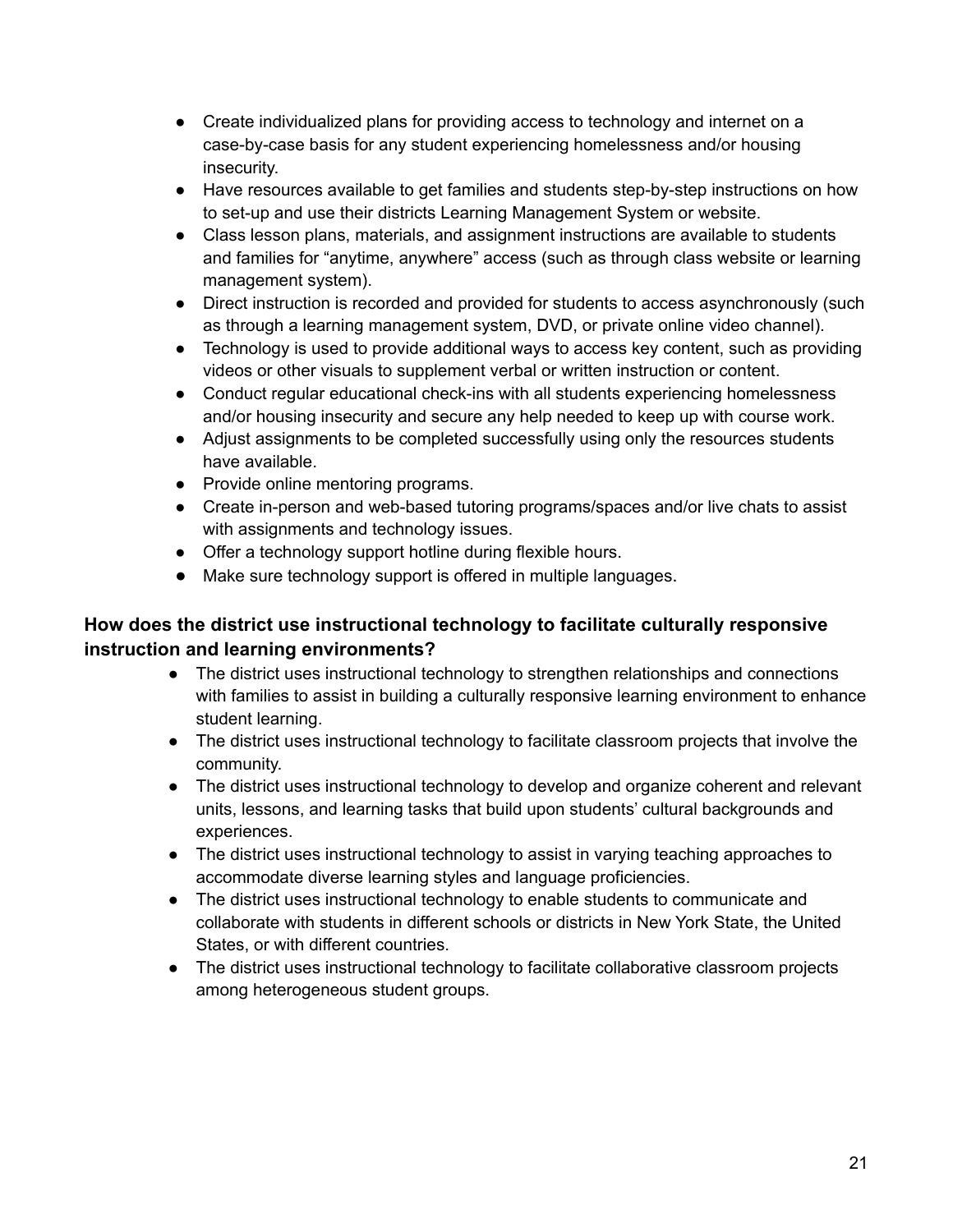# **Administrative Management Plan**

| <b>Staff Plan</b>              |                                   |  |  |  |
|--------------------------------|-----------------------------------|--|--|--|
| <b>Title</b>                   | <b>Full-time Equivalent (FTE)</b> |  |  |  |
| District Technology Leadership | 1.0                               |  |  |  |
| <b>Instructional Support</b>   | 1.0                               |  |  |  |
| <b>Technical Support</b>       | 5.0                               |  |  |  |

## **Investment Plan**

Three-year investment plan supporting the vision and goals listed previously. Estimated costs are the entire costs over the three-year period June 2022 through June 2025. As an example, a purchase with a one-time cost of \$100,000 and an annual cost of \$100,000 is depicted by a cost of \$400,000 in the estimated cost column.

| <b>Item or Service</b>                        | <b>Estimated</b><br><b>Total Cost</b> | <b>Frequency</b> | <b>Potential Funding Source</b>                         |
|-----------------------------------------------|---------------------------------------|------------------|---------------------------------------------------------|
| Professional<br>Development                   | \$150,000                             | Annual           | <b>District Operating Budget</b><br><b>BOCES Co-Ser</b> |
| <b>Devices</b>                                | \$375,000                             | Annual           | <b>BOCES Co-Ser</b>                                     |
| Network &<br>Infrastructure                   | \$200,000                             | Annual           | <b>BOCES Co-Ser</b>                                     |
| Instructional &<br>Administrative<br>Software | \$100,000                             | Annual           | <b>BOCES Co-Ser</b>                                     |